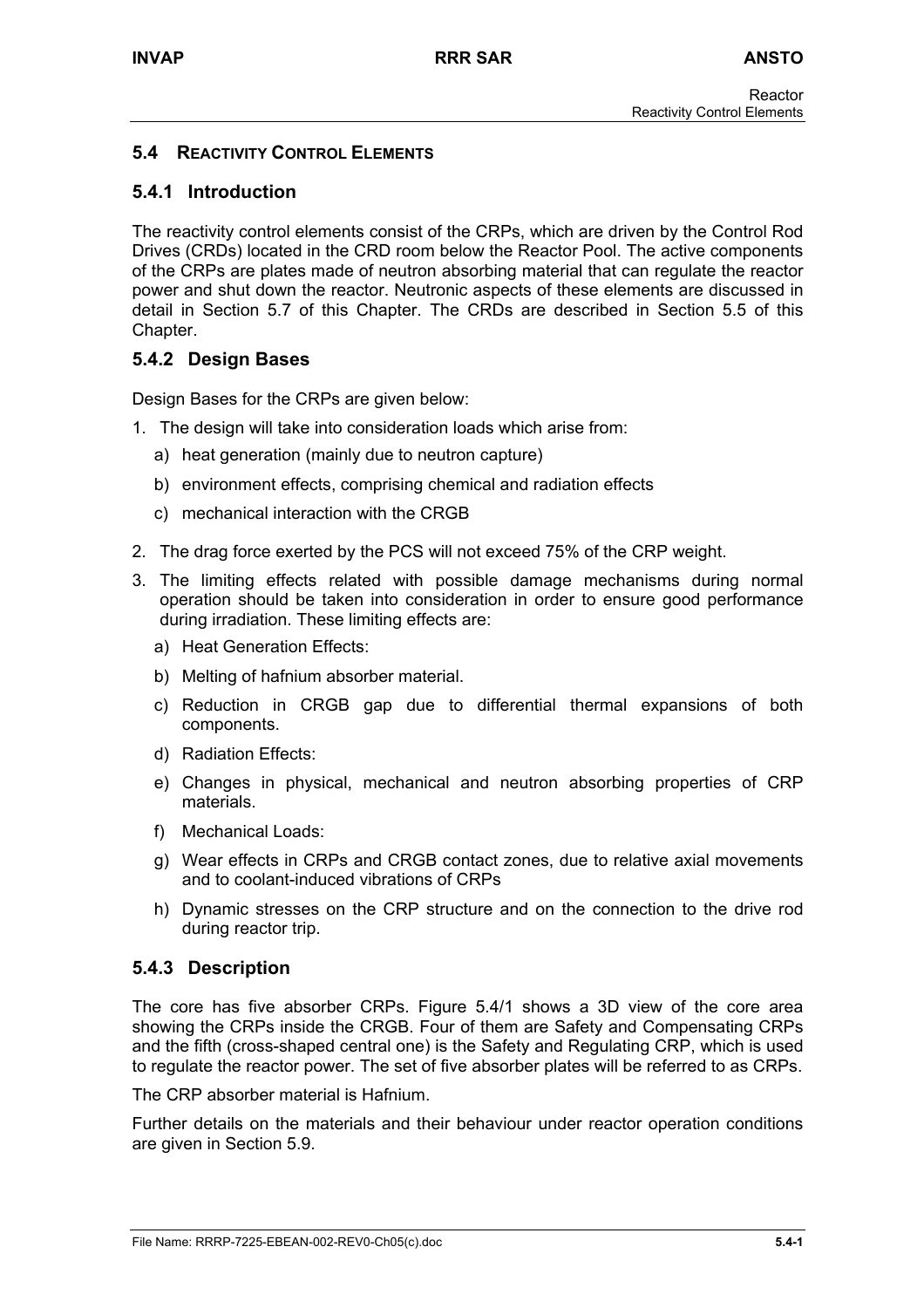# **5.4.4 Inspection and Testing**

Inspection and testing of the CRPs is conducted following the guidelines stated in Section 5.5 for components of the FSS.

# **5.4.5 Design Evaluation**

To withstand the loads and the effects that result from the environment to which the CRPs are to be exposed, the design has provided large safety margins to ensure their integrity.

The hafnium alloy presents appropriate metallurgical and mechanical properties and good resistance to corrosion. In addition, pitting will not present a problem during the plate lifetime estimated at 12 years. The hafnium alloy presents adequate chemical compatibility for the operating temperatures of this component (See section 5.9).

A neutronic analysis of the CRPs, given in Section 5.7, has been performed to estimate their behaviour over the postulated lifetime of 12 years. According to the analysis CRP depletion does not represent a hazard to the shutdown margin of the FSS (See Section 5.7.5.4).

The thermal-hydraulic analysis of the CRPs, given in Section 5.8.10, indicates that the cooling conditions for the CRPs gives a large margin to the limiting condition of the onset of nucleate boiling phenomenon (Refer to Section 5.8.10 for further details).

In addition, the analysis demonstrates compliance with the design basis condition on the pressure drop across the CRP to avoid its dragging upwards by the PCS flow. Under the most demanding conditions the analysis demonstrates that the maximum velocity that will be present in the CRP area will not surpass the maximum allowable velocity. It is verified that the drag force over the CRPs is lower that 2/3 of the CRP weight. The CRGB incorporates orifices that are calibrated to limit the pressure drop (and thus the drag force) over the CRPs. See Section 5.8.10 for further details.

An evaluation of the performance of the CRPs as part of the Reactivity Control System and the FSS is included in Section 5.5.

# **5.4.6 Seismic Evaluation**

The CRPs are classified Seismic Class 1. That means that the components of the system must maintain their structural or safety function during and after the SL-2 earthquake.

A detailed analysis of the CRPs has been carried out in order to evaluate their behaviour under the action of the forces arising from various load cases, including those arising from the SL-2 seismic event. For this purpose a finite element model of the CRP was used.

The model of the CRPs included consideration of the acceleration spectra for the building positions where the system is fixed and consideration of the fixing characteristics. In particular, the CRP was modelled laterally supported by the bushings at the Reactor Block Penetration, Core Supporting Structure, Core Grid and CRGB.

As a general conclusion, it is found that the SL-2 seismic event does not induce stresses or deformations on the CRPs that could damage the CRPs or impair its safety functions.

The analysis was performed using the ANSYS program.

*End of Section*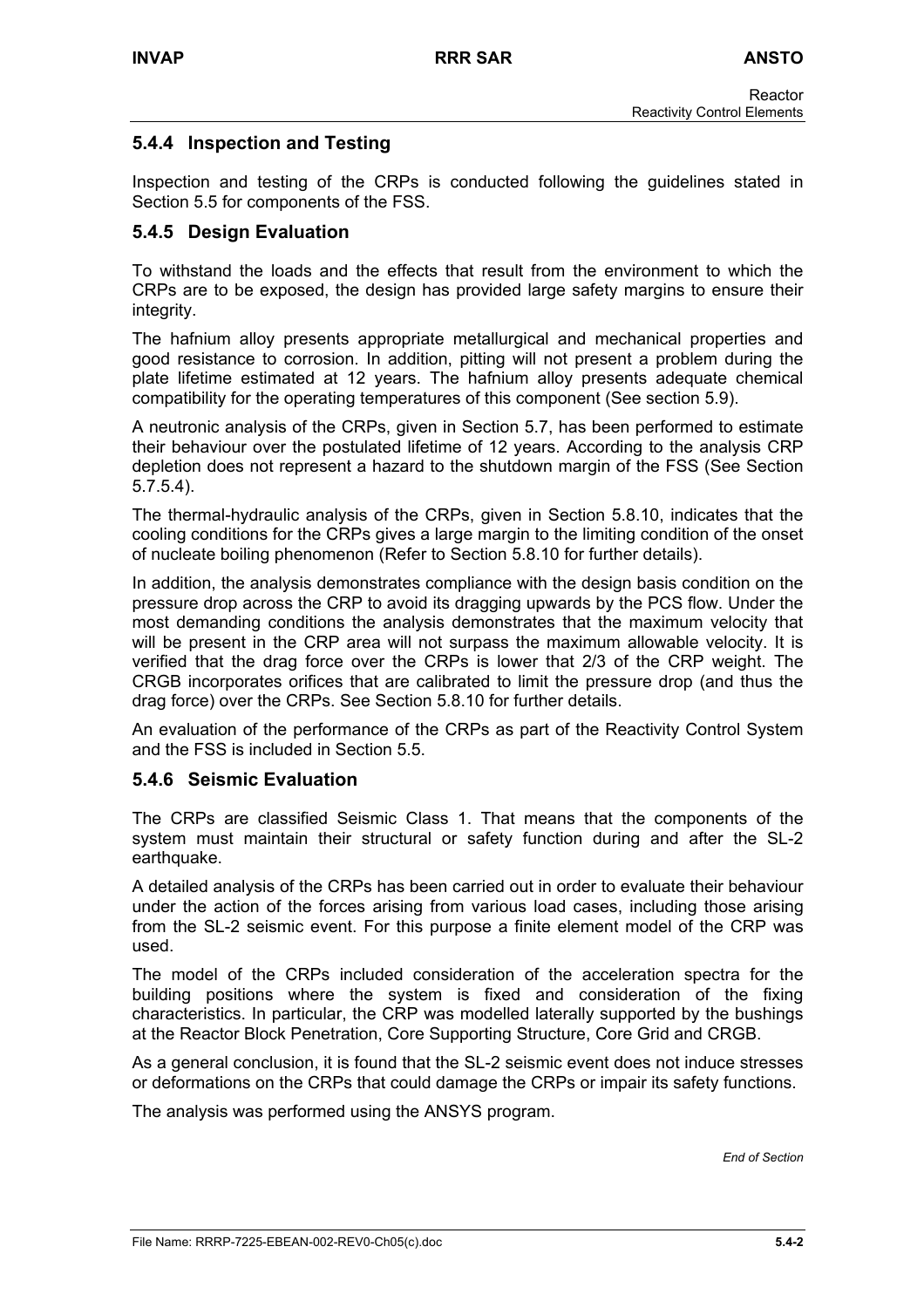# **Figure 5.4/1 3D View of the Control Rod Plates and Control Rod Guide Box**



*End of Figures*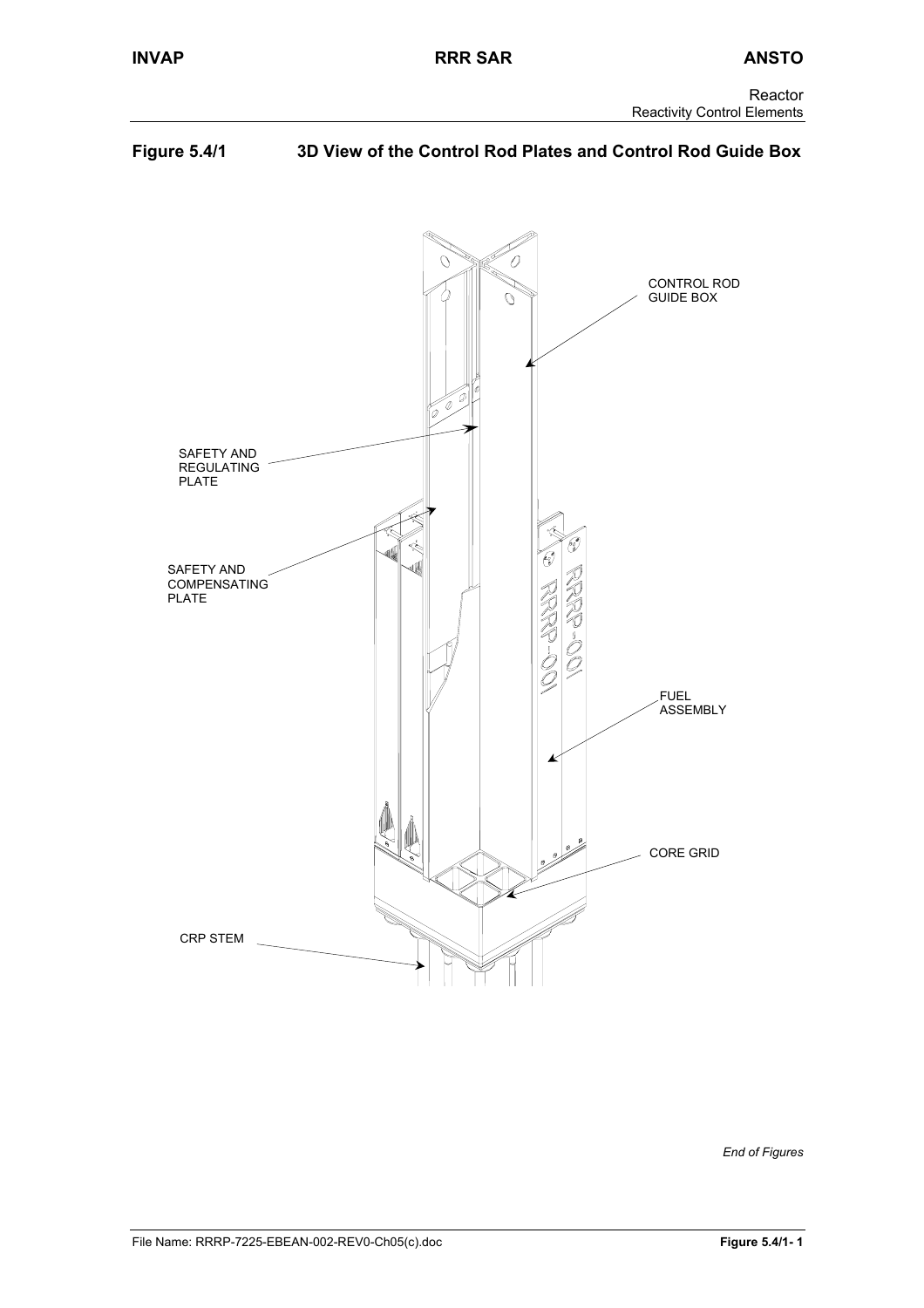## **5.5 REACTIVITY CONTROL AND SHUTDOWN SYSTEMS**

## **5.5.1 Introduction**

The five CRDs place the CRPs in the required positions to fulfil the function of power control during Power State and Physics Tests State.

The FSS provides the capability to decrease the reactor power level very rapidly as demanded by the RPS or the operators.

Partial drainage of the Reflector Vessel fulfils the function of the SSS, which is commanded by the RPS, and provides an independent means of reactor shut down.

The FSS and the SSS are Safety Category 1 Engineered Safety Features (ESFs).

## **5.5.2 Reactivity Regulation**

#### **5.5.2.1 Introduction**

During the Power State reactivity and power are regulated, or controlled, by changing the position of the five CRPs inside the core. Rapid shutdown of the reactor by actuation of the FSS or SSS is considered in sections 5.5.3 and 5.5.4 respectively.

The CRPs position can be controlled:

- a) Automatically by means of the Automatic Reactor Power Control System (Chapter 8).
- b) Manually by the reactor operator from the Main Control Room (MCR).

The nuclear design of reactivity regulation by the CRPs is treated in Section 5.7.

#### **5.5.2.2 Design Bases**

Reactivity regulation complies with the following design bases:

- a) In the case of loss of normal power, ensure by inherent means that the CRPs are inserted into the core.
- b) The CRPs fully withdrawn position will be above the core.
- c) The reactivity control system will be functionally independent from the FSS and will not prevent functioning of the FSS.
- d) The system will have adequate instrumentation to indicate its condition, including CRP position.
- e) The design will allow for low maintenance, easy access and simple assembling and disassembling operations.

#### **5.5.2.3 Codes and Standards**

The following codes and standards were applied for the design of the components performing reactivity regulation functions:

Overall tolerances ISO standard for machined/geometric parts.

Overall tolerances ISO standard for structural parts

ASME, Welding Qualification.

NEMA National Electrical Manufactures Association, Electrical Motors.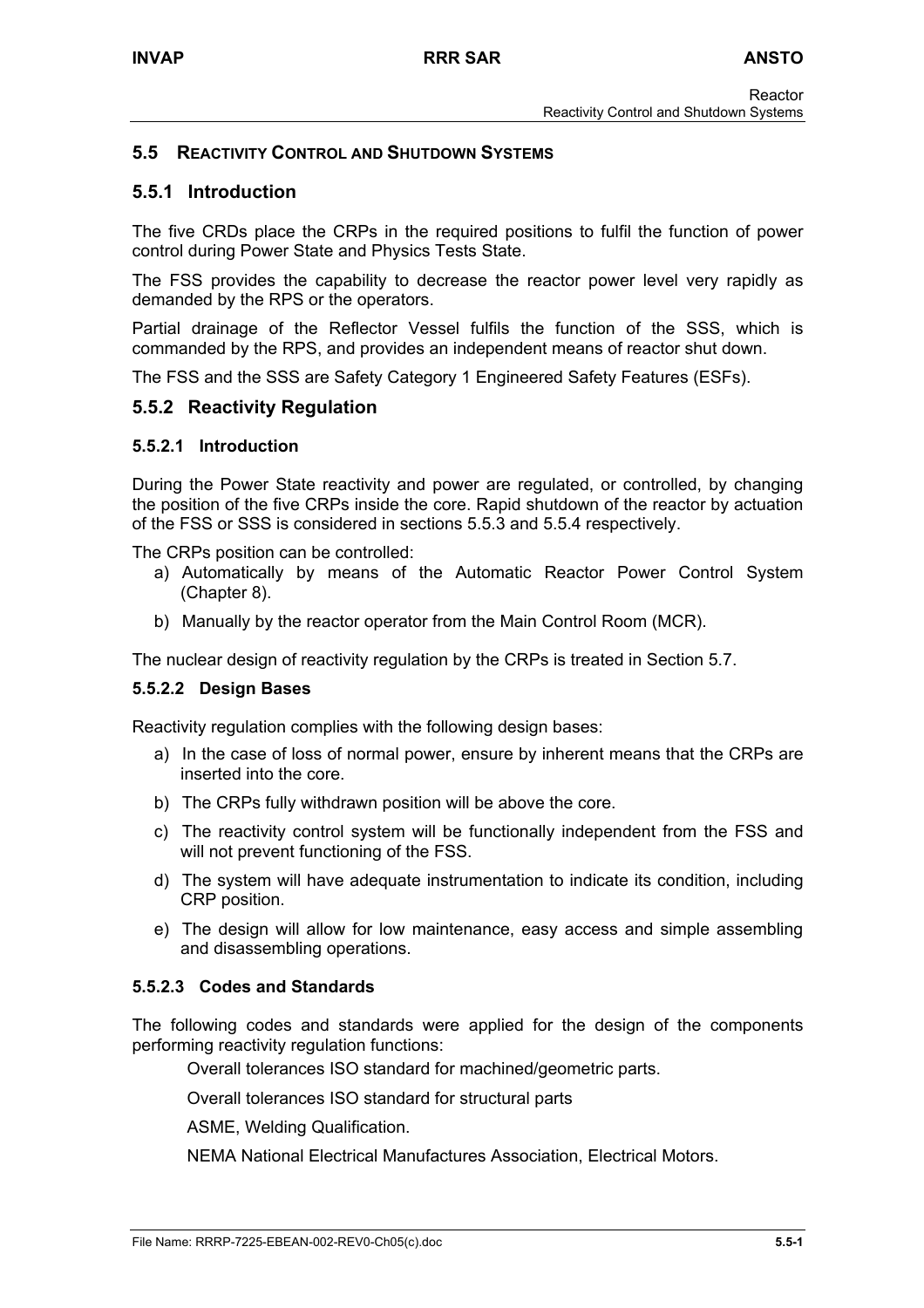AS, Screws.

ASME, Filler Materials for Welding.

AS, Gears.

ASTM, Stainless Steel Rods.

ASTM, Stainless Steel Plates.

ASTM, Bronze Pieces.

## **5.5.2.4 Description**

The reactivity control function is carried out by the following major components:

Control Rod Plates Control Rod Guide Box (CRGB) Control Rod Plate Stems Control Rod Seal Box (CRSB)

Control Rod Drive (CRD) Components

Support Table

CRPs move up and down inside the CRGB. Each CRP is driven by its own CRD located in the CRD Room. So there are five identical CRDs. The CRPs are fully above the core in their withdrawn position and fully inside the core in their bottom position.

The CRPs are connected with the CRD Room through penetrations located at the bottom plate of the Reactor Pool.

# **5.5.2.5 Operation**

During the Power and Physics Test States, the Safety and Compensating CRPs may be partially inserted in the core. The position of each CRP is monitored and recorded by the RCMS. This allows compensation of Xenon transients after a spurious trip of the CRPs. Further details on reactivity regulation strategy are given in Section 5.7.

To bring the reactor to the Shutdown State, the CRPs are inserted until they reach their lower position.

The operation of switching the electromagnets on is monitored by the FRPS that requires the following conditions regarding the FSS configuration:

- a) The five CRPs must be in their lower position
- b) The Pneumatic System of the FSS must be available (Section 5.5.3)

#### **5.5.2.6 Instrumentation**

Reactivity Control System instruments are:

| Instrument             | Indication     |
|------------------------|----------------|
| Proximity switch       | Piston coupled |
| Proximity switch (x 3) | Lower position |
| Proximity switch       | Upper position |
| Proximity switch       | Lower position |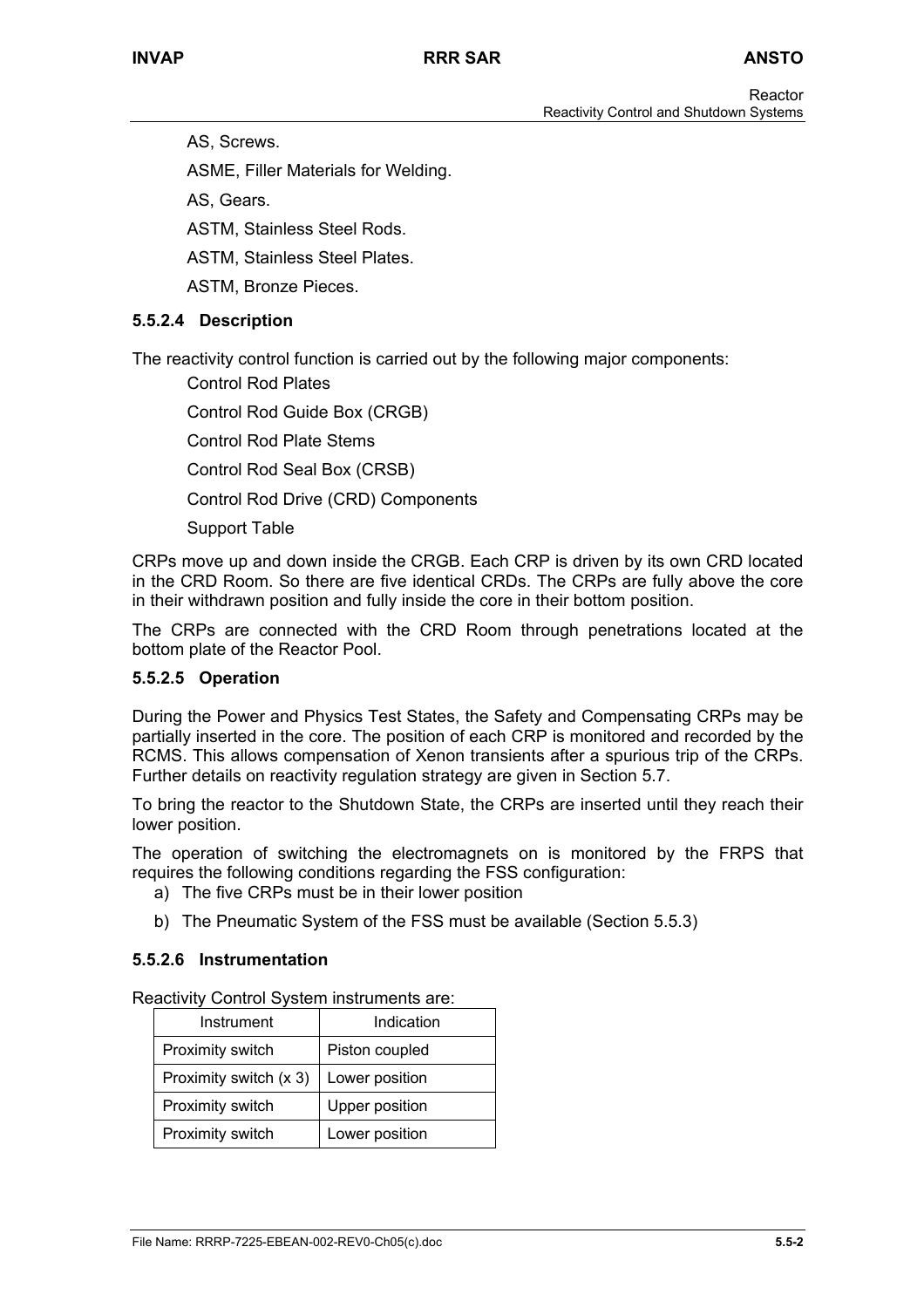| Instrument         | Indication          |
|--------------------|---------------------|
| Encoder            | <b>CRP</b> position |
| Step motor (CRMPI) | CRD moving          |

Refer to Chapter 8, Section 8.3 for further details.

## **5.5.2.7 Inspection and Testing**

## **5.5.2.7.1 Manufacturing and Installing**

A full scale prototype of the CRD was constructed.

The following items were verified by testing:

a) Life cycling characteristics: The testing of the CRD Prototype was designed to take account of the typical CRD operations and to represent 40 years of CRD operation. In this sense, Life Tests consisted of a series of Life Cycles. Life Cycles consisted of withdrawing the CRD from the fully inserted position in a sequence of withdrawing and lowering movements but with a net withdrawal, to represent the CRD control operation (e.g. the movement of the CRD during a core cycle).

The testing of the CRD Prototype was carried out under the most demanding conditions in order to get early finding of any system weakness. With this purpose, the prototype was assembled and tested with a strong misalignment.

The performance of the different prototype components was verified (the prototype was disassembled every 100 life cycles and 100 trip cycles) and no major failures as stuck rod, sensors failures or leaks through the Seal Box occurred during the tests. From the test results it was concluded that the Seal Box polypack seals are the only component needing periodic replacement, with the remainder of the components not needing replacement during the full reactor lifetime.

It was verified that the CRD Prototype provided smooth movements for the required CRP movement speeds.

- b) Performance of a quantity of ascending and descending operations to take account of control rod displacement requirements during 40 years of operation: Life tests were carried out representing 40 years of CRD operation. Life tests were carried out together with Trip Tests (Trip Tests included 541 trips and 41 free fall tests, further details are given in Section 5.5.3.7.1).
- c) The precision of the position measurement: It was found that the position sensors provide a reliable and adequate measurement of the CRD position. No failures of these sensors occurred during the tests.
- d) Assembling and disassembling operation time to assist planning of maintenance operations and elaboration of the operation and maintenance manual: The time for mounting and dismounting the CRD Prototype was measured. The prototype also served to determine and test mounting and dismounting procedures. An adequate and simple sequence of tasks was found.
- e) CRD Seal Box testing taking into account doses on seals and wear due to CRP movement: The CRD Seal Box Prototype was continuously checked during the life tests to verify that no significant leaks were present. Even with a strong misalignment of the CRP stem with respect to the Seal Box vertical axis, there is an adequate performance of the seals.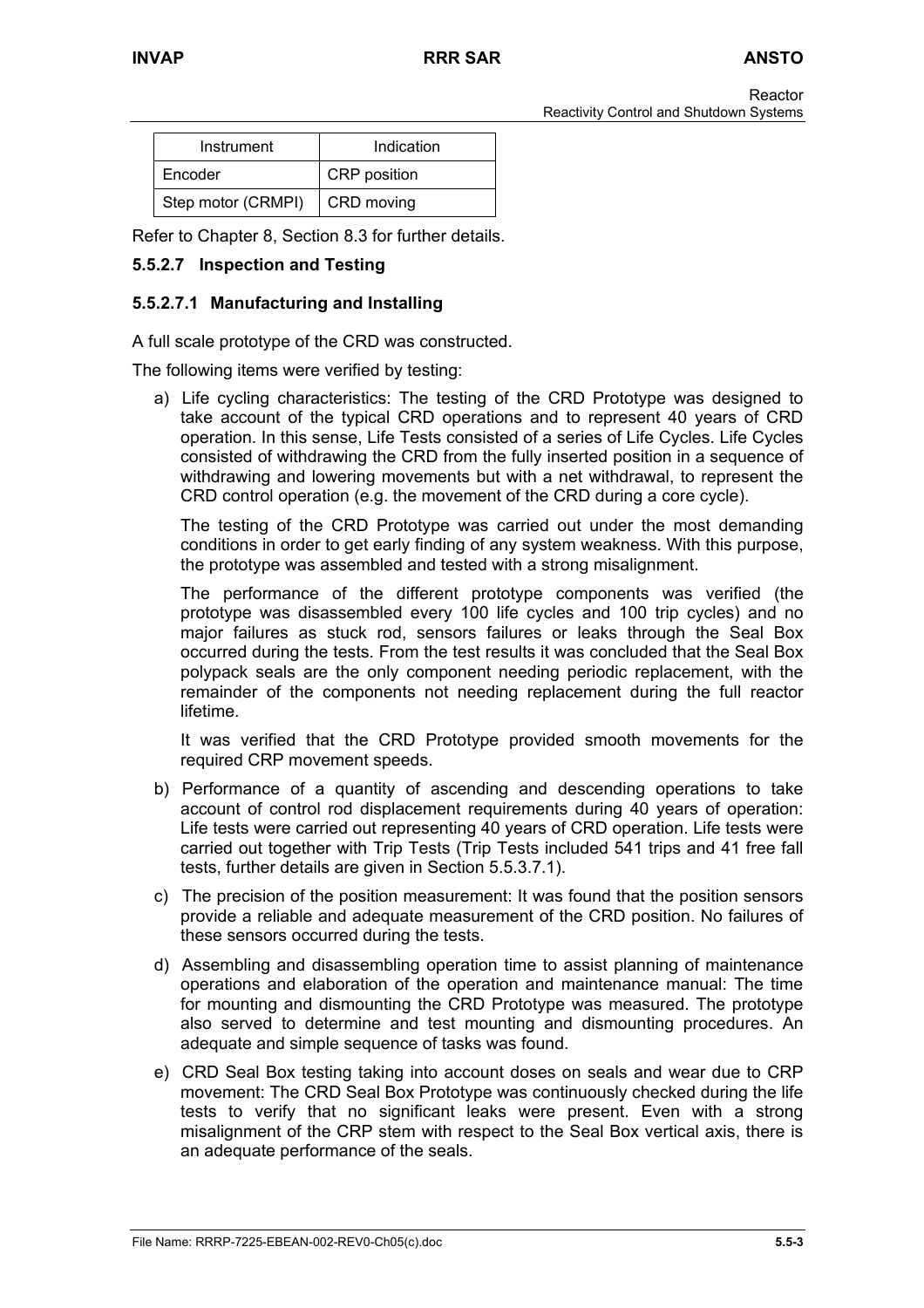The final conclusion from the analysis of the CRD Prototype Test results showed that the CRD is a very robust and reliable system. The CRD Prototype performed in an appropriate manner during the tests associated to its reactivity regulation function. The system did not show weak or critical parts during the tests where 40 years of system operation were represented.

Dimensional controls were implemented during the manufacturing stage in compliance with requirements of detailed plans.

Pre-operational and commissioning tests will be carried out as indicated in Chapter 15.

## **5.5.2.7.2 In-service**

Regular inspection, testing and surveillance activities will be carried out following preestablished procedures in agreement with the requirements indicated in Chapter 17 of this SAR.

## **5.5.2.8 Design Evaluation**

The regulation of core reactivity has been designed to ensure that the control system withstands the core environment without impairment of its performance, and to ensure it has low maintenance requirements. The use of components that may require long assembly or disassembly times has been avoided.

The design of the CRD is based on the CRDs of the ETRR-2 reactor. These CRDs have performed satisfactorily over the range of operational conditions.

Radiation effects on CRD materials are estimated to be negligible. The data collected on the ETRR-2 reactor indicates that doses on CRDs are low.

All materials are stainless and environmentally resistant. Components will not contaminate the environment with foreign materials that may degrade component integrity. In particular, the materials of components close to the core such as the CRPs and the CRP stems maintain adequate behaviour under irradiation.

Variations in geometry and dimensions of components have been analysed, according to the applicable codes and standards to ensure that they are within allowable tolerances in order to avoid mechanical interference in the CRP axial movement. In addition, the tolerances imposed during manufacturing and installation of these components ensure proper alignment.

In addition, there is no bank extraction mode in the RCMS logic. The CRD control protects from continuous withdrawal of more than one CRP. Failure of one of the CRMPI results in the corresponding CRP being kept in position. The CRP position indication allows the operator to monitor the CRP position.

Anomalies in the main power to the motor cannot result in an inadvertent CRP extraction as the signal from the RCMS is required for the motor to move. Loss of main power to the motors results in the CRP falling by gravity, into the core.

Main power to the motor and electromagnet is provided by the Main Power System. A shortage of main power results in a reactor trip. Power from the Uninterruptible Power Supply (UPS) to these components is not provided.

The possibility of the CRP plates being dragged upward by the pressure of the PCS flow is prevented by the weight of each plate, which is large enough to produce free fall of the plate by the action of gravity against coolant flow. Possibilities for ejection, such as inadvertent manual withdrawal, and explosions, are considered in Chapter 16, Section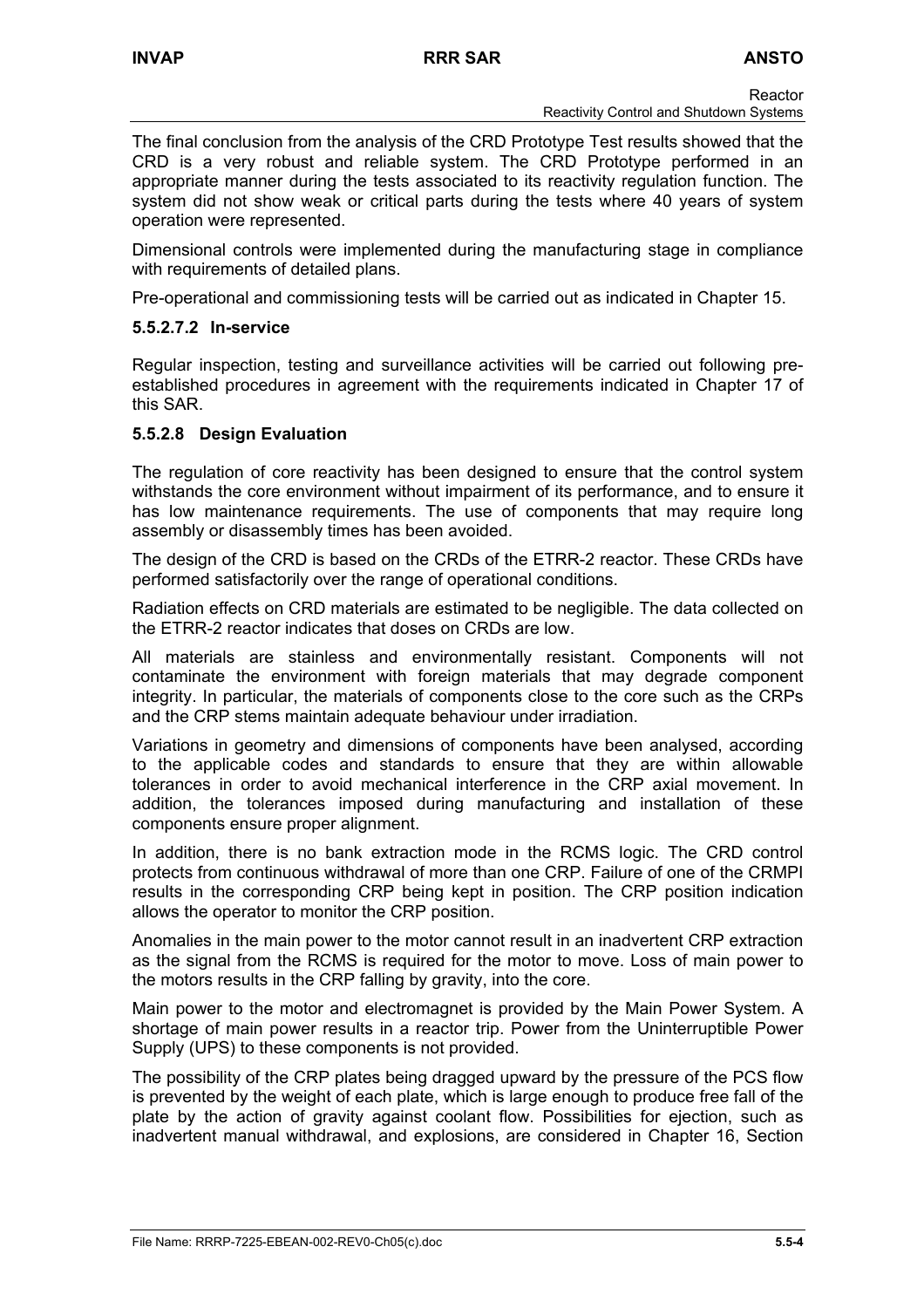Reactor Reactivity Control and Shutdown Systems

16.8.6. It is shown that fast reactivity excursions are not applicable to the Reactor Facility design.

Leaks of the CRD penetrations through the Reactor Pool are prevented by the seal assemblies. Minor leaks would be detected by the leak detection system in the CRD Room, which is provided with waterproof electrical connections and instrumentation. The CRD design includes provisions to allow the required alignment, during installation and maintenance, for proper operation.

A Failure Modes and Effects Analysis (FMEA), conducted for the reactivity regulation system components, showed that there is no credible failure that results in loss of the overall system.

## **5.5.2.9 Seismic Evaluation**

A detailed seismic evaluation of the CRD has been performed and is presented in Section 5.5.3.9

# **5.5.3 First Shutdown System**

#### **5.5.3.1 Introduction**

The FSS shuts down the reactor by inserting the five CRPs into the core.

Aspects of the system regarding its nuclear design are treated in Section 5.7. The actions of the FRPS are treated in Chapter 8.

#### **5.5.3.2 Design Bases**

The FSS will comply with the following design bases:

- a) CRP insertion for fast shut down will take place in such a way that a negative reactivity of 2000 pcm is provided in less than 0.5 s.
- b) The shutdown margin of the FSS will be at least 3000 pcm when the five CRPs are inserted.
- c) The design will comply with the single failure criterion. That is, the system will be capable of shutting down the reactor safely with a shutdown margin requirement of at least 1000 pcm, with insertion of any four out of five CRPs.
- d) The system will comply with the fail-safe criterion. Namely, the system will ensure CRP insertion in case of (i) loss of power supply events, (ii) loss of compressed air supply upon trip request.
- e) The shutdown reactivity will be sufficient to bring and maintain the reactor subcritical with an adequate margin under all operational states and postulated accident conditions, with the reactivity effect associated with reactor utilisation taken into account.
- f) The FSS will be functionally independent from the Reactivity Regulation function.
- g) The design of the CRP plates will ensure that they cannot be withdrawn by the action of the PCS flow.
- h) The CRP stems will penetrate the Reactor Pool through the bottom of the tank.
- i) The design will allow for low maintenance, easy access and simple assembling and disassembling operations.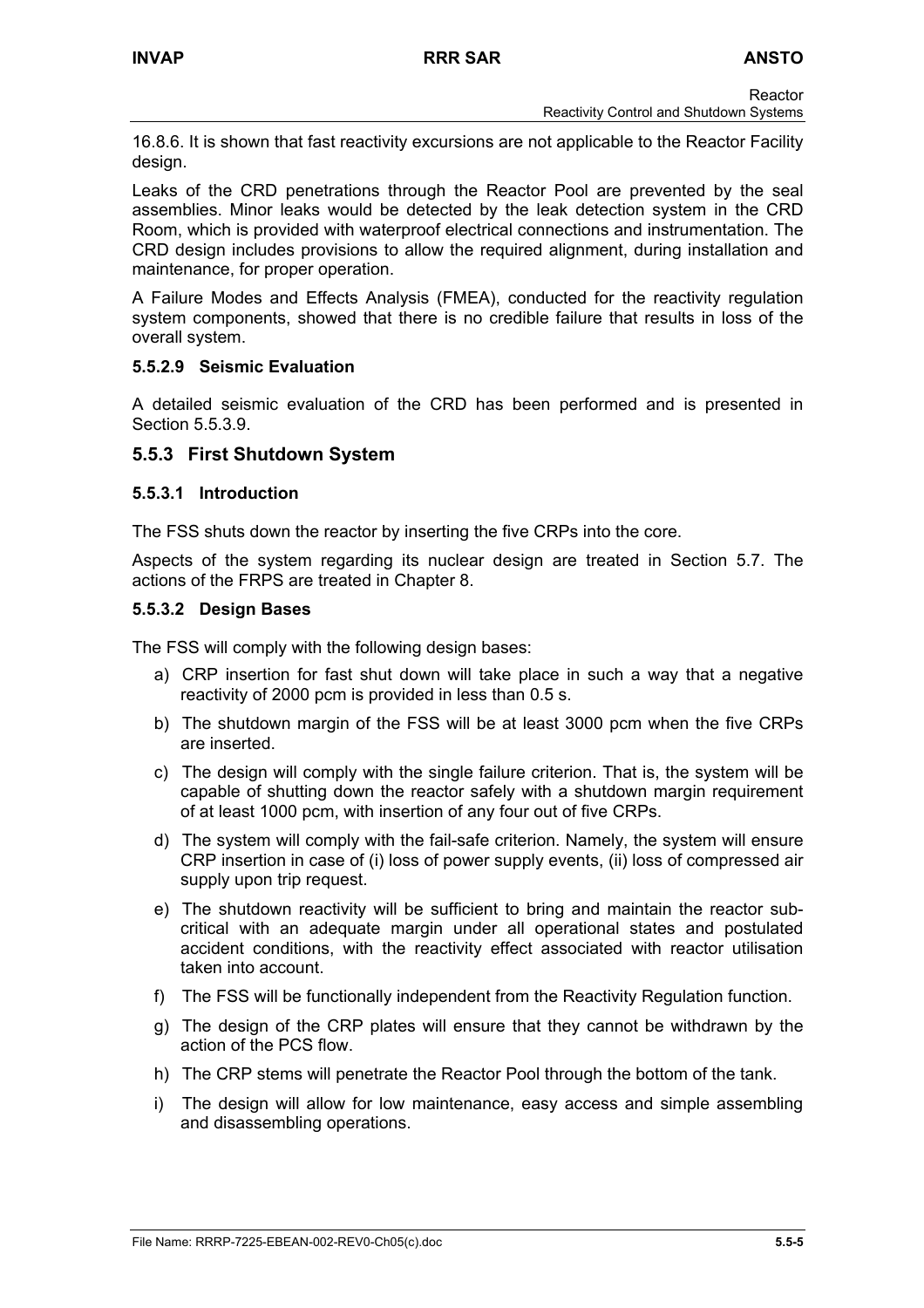**Reactor** 

- Reactivity Control and Shutdown Systems
- i) The design will minimise the possibility of applying excessive lateral, axial and flexural loads during handling operations.
- j) Internal conditions: Compressed air will be filtered and no lubrication will be used.
- k) External conditions: The CRD assembly will be located in the CRD Room which in turn will be located in the lower part of the Reactor Building.
- l) Radiation fields: Damage caused by integrated doses will be verified on a case by case basis with respect to synthetic materials such as rubbers and/or plastic materials. The durability of lubricants will also be verified.
- m) The system components will comply with the requirements specified for Safety Category 1, Seismic Category 1 and Quality Category A components.

## **5.5.3.3 Codes and Standards**

The following codes and standards were applied for the design of the components of the FSS:

ISO, Machining Tolerances.

ISO, Structural Tolerances.

ASME, Welding Qualification.

NEMA National Electrical Manufactures Association, Electrical Motors.

AS, Screws.

ASME, Filler Materials for Welding.

AS, Gears.

ASTM, Stainless Steel Rods.

ASTM, Stainless Steel Plates.

ASTM, Bronze Pieces.

# **5.5.3.4 Description**

The main components of the FSS are:

Control Rod Guide Box (CRGB)

Control Rod Drive (CRD)

Control Rod Seal Boxes (CRSBs)

Pneumatic System Components

The Pneumatic System accelerates the CRP fall by the injection of compressed air.

#### **5.5.3.5 Operation**

The CRP movement following the FSS actuation is guided inside the core by the CRGB.

A trip order produces the following actions:

- a) disconnects the electromagnets
- b) opens the trip valves of the Pneumatic System
- c) cuts the power supply to the motor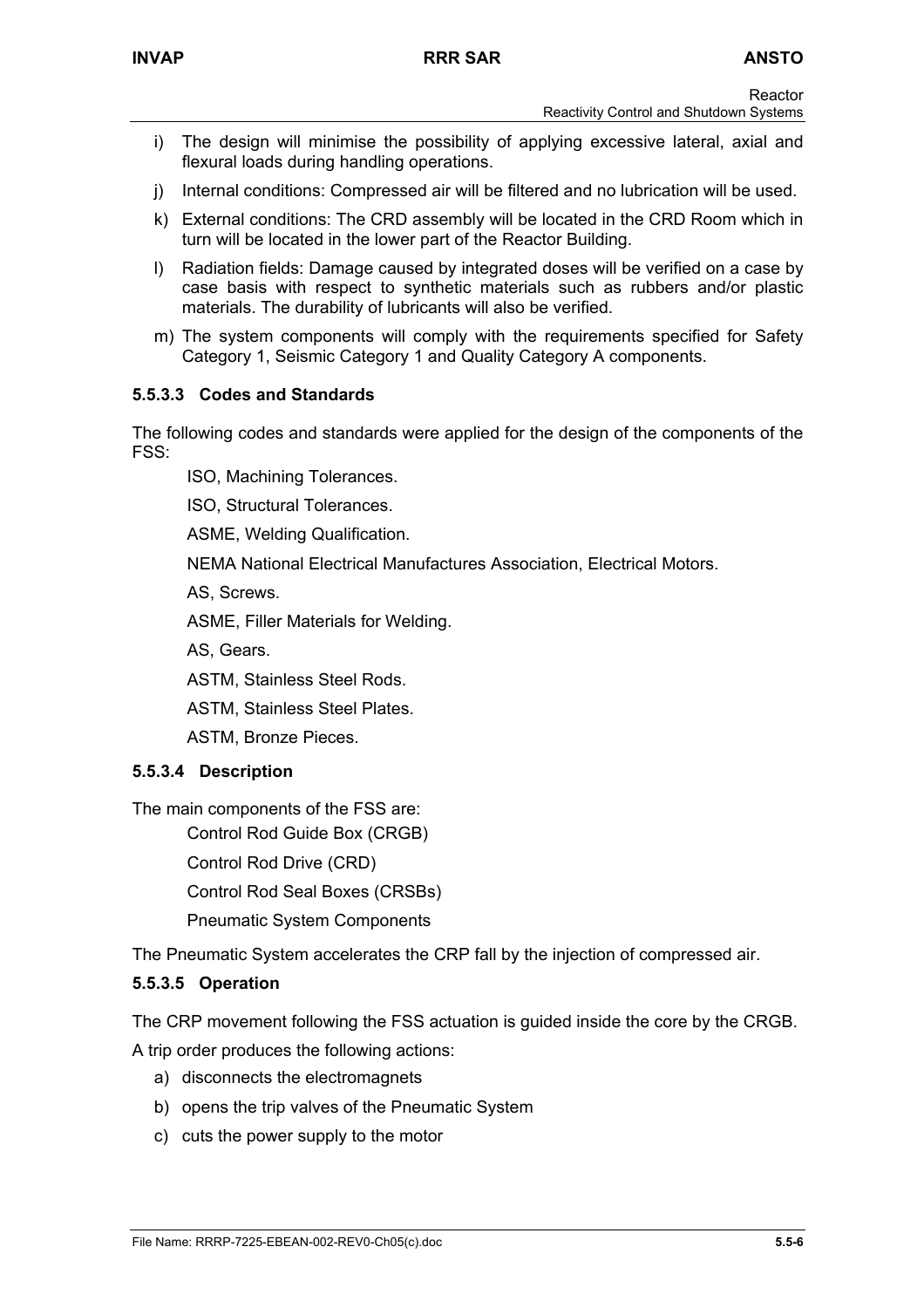# **5.5.3.6 Instrumentation**

All instruments associated with the FRPS and SRPS have triple redundancy.

| Instrument           | Indication                       |
|----------------------|----------------------------------|
| Position switch (x3) | <b>CRP</b> lower position        |
| Switch               | Switch on/off                    |
| Pressure switch (x3) | Pressure low                     |
| Switch               | Valve open/closed                |
| Switch               | Compressed air supply<br>enabled |
| Pressure switch      | Low pressure                     |
| Pressure switch      | High pressure                    |

Refer to Chapter 8, Section 8.3 for further details.

# **5.5.3.7 Inspection and Testing**

## **5.5.3.7.1 Manufacturing and Installation**

A full scale prototype of the CRD was constructed in order to test the performance of this system regarding its shutdown function.

The tests carried out on the prototype included:

a) Life cycling tests:

The testing of the CRD Prototype was designed to take account of the trip requirements over the Reactor life. In this sense, the tests were designed to represent the trips that the Reactor is expected to have, plus a margin. In this sense, Trip tests consisted of series of Trip Cycles. Trip Cycles consisted of withdrawing the CRD from the fully inserted position up to the fully withdrawn position, then trigger a FSS trip (measuring the insertion time) and proceeding to the recovery of the system

The testing was carried out under the most demanding conditions in order to get early finding of any system weakness. With this purpose, the prototype was assembled and tested with a strong misalignment.

The performance of the different prototype components was verified (the prototype was disassembled every 100 life cycles and 100 trip cycles) and no major failures as stuck rod, sensors failures or leaks through the Seal Box occurred during the tests.

b) Measurement of CRP insertion time:

The measured insertion times in this prototype confirms the assumptions made for the CRP insertion times in the safety analysis presented in this SAR. In this regard, the test results showed an excellent prototype performance, as this reference value of 900 ms is never surpassed (in fact a huge margin to this value was obtained for the different pressures tested). It is worth noticing that the tests were carried out at compressed air pressures within the range that the facility Compressed Air System is be able to provide.

c) Assessment of behaviour under a simulated failure of the compressed air injection: Free fall tests were carried out in order to verify that the CRD Prototype drives the CRP to its bottom position upon trip request and without injection of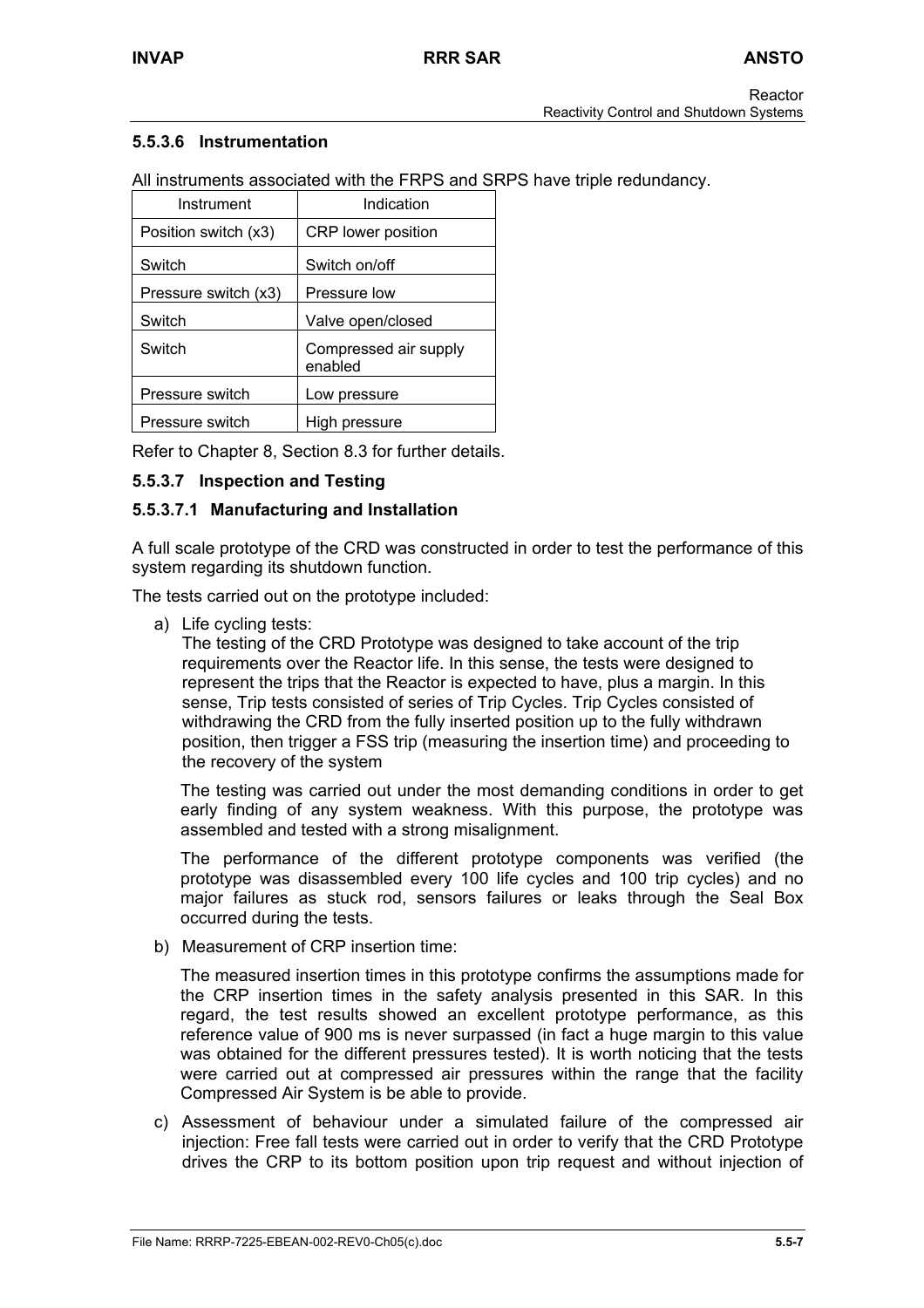compressed air. Although there are no insertion time requirements for this case that simulates a system failure, the insertion times were recorded to further characterise the system. There were 41 free fall cycles with the compressed air injection pressure set to 0.0 kPa. The mean free fall time obtained from the tests was 702ms whilst the maximum measured free fall time was 799ms (Table 5.5/1).

d) Tests under simulated abnormal conditions: Series of tests were carried out simulating abnormal conditions at trip time. These tests were carried out with a strong prototype misalignment.

Three abnormal conditions were simulated:

For the first condition, the average CRP insertion time was 453 ms with a standard deviation of 14 ms.

For the second condition, the CRP reached its bottom position in all cases. Although no CRP insertion time requirement applies for this case, trip times were registered for further characterisation of the system. Under these conditions the average CRP insertion time was 430 ms with standard deviation of 5 ms.

For the third condition, the CRP reached its bottom position in all the cycles of this test. Again, no CRP insertion time requirement applies for this case but the CRP insertion time was measured for further system characterisation. The average CRP insertion time was 545 ms with a standard deviation of 16 ms.

As a final conclusion, the results of the different tests carried out on the CRD Prototype show that the CRD is a very robust and reliable system when carrying out its shutdown function. The results also indicated that the CRD will perform in an appropriate manner for the range of design basis conditions. The tests results showed compliance with the CRP insertion time criterion. Results also showed successful prototype behaviour under single or simultaneous abnormal conditions, confirming the robustness of this system. The prototype did not show weak or critical parts during the tests where 40 years of reactor operation were represented.

The wide margins to the CRP insertion time criterion for the FSS and the behaviour of the prototype under abnormal conditions confirm the assumptions made in the SAR.

In addition, each CRP will be verified during its manufacturing and assembly operations. Additional details on the tests to be conducted during pre-operational and commissioning phases are given in Chapter 15.

# **5.5.3.7.2 In Service**

The system will be regularly inspected, tested and maintained in accordance with applicable surveillance requirements and maintenance procedures in order to ensure that its operation complies with design specifications.

Details on applicable surveillance conditions are included in Chapter 17.

# **5.5.3.8 Design Evaluation**

The FSS function is to shut down the reactor rapidly when required, and to keep it subcritical under any foreseeable condition.

The design of the Reactor Facility FSS is based on the design of the ETRR-2 reactor FSS. The system has performed as required and without failures during the testing and commissioning of the ETRR-2 reactor.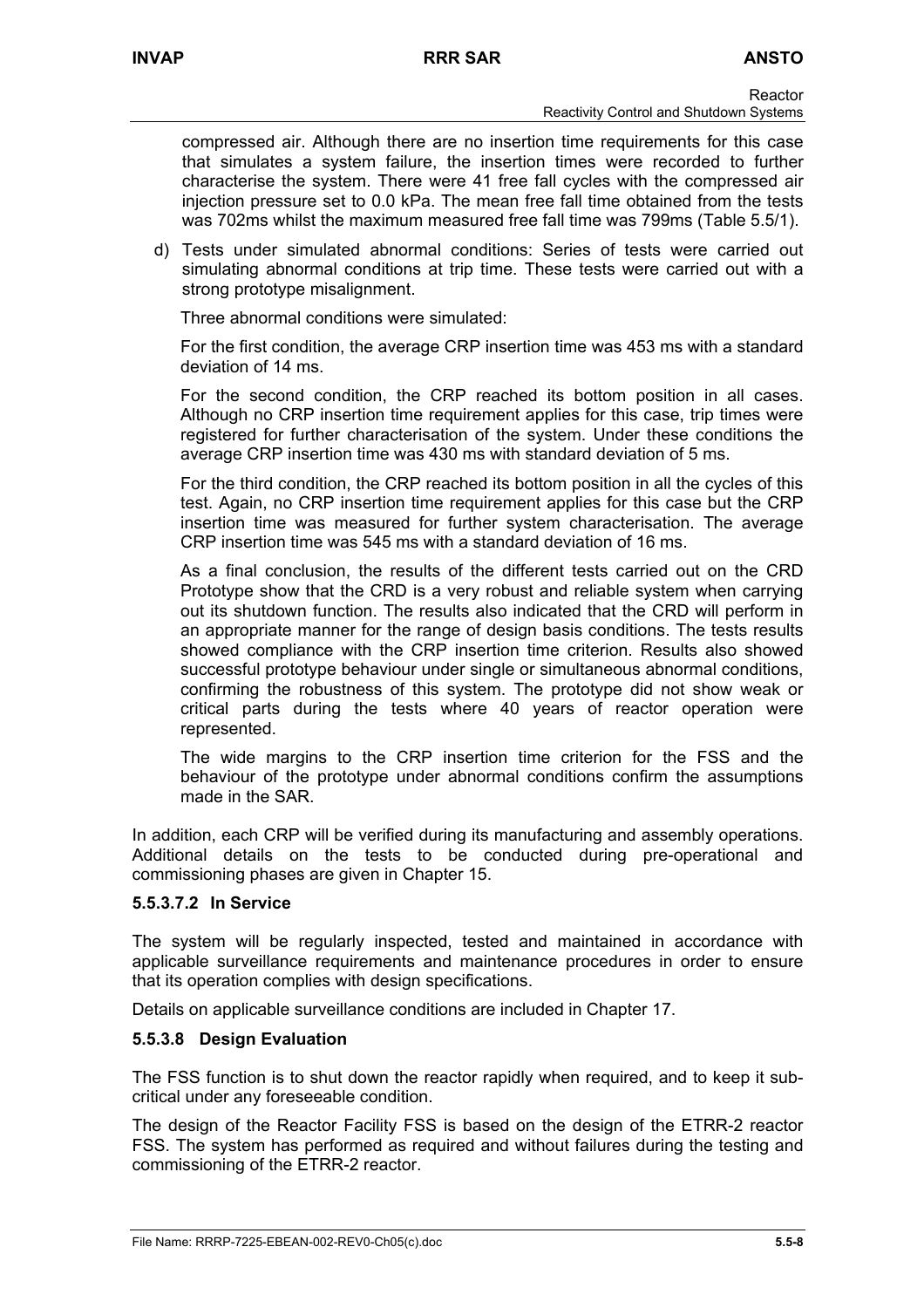The FSS provides the necessary means to ensure that the reactor will be brought to a sub-critical condition in the time required during any operational state, anticipated operational condition or accidental condition. Tests on a one to one scale CRD Prototype have been carried and it has been verified that the insertion time requirement is fulfilled on the prototype (See Section 5.5.3.7.1). The trip time shown in the description, based on the data collected on the testing of this prototype, is reflected in the safety analysis performed in Chapter 16.

The FSS actuation can be requested either by the FRPS or manually by the operator. The operator cannot interfere in any way with the triggering signal by the FRPS. The operator cannot interrupt the action of the FSS once it has been initiated by the FRPS or manually.

The free drop of the CRP plates is enough to provide a reactivity insertion of 2000 pcm in 0.5 s (Section 5.7.5.4). The Pneumatic System speeds up the CRP plates drop. Assessment of the adequacy of the mission time of the FSS is discussed in Chapter 16. The SRPS monitors the FSS mission time after a trip request and triggers the SSS if less than four CRPs are found inserted within the required time interval.

If the FSS is actuated, there is no component capable of preventing the CRP from falling by gravity in the case of failure of the pneumatic system (i.e. not pressurised).

Safe design and high trip reliability result from a number of features of the FSS, namely:

- a) Only four of the five CRPs are necessary to shut down the reactor with the required shutdown margin, 1000 pcm (SM-1 – see 5.7).
- b) The weight of the CRP and CRD pneumatic cylinder is enough to insert the CRP into the core by free fall, against the pressure exerted by the PCS flow during the most adverse conditions.
- c) The pressure of the Pneumatic System can overcome the inertia forces and even the electromagnet force in case it is not disconnected.
- d) CRPs are guided all the way by the CRGB guaranteeing correct performance when the actuation of the FSS is required. CRGB design ensures that it will not retain or prevent CRP plates insertion during a trip.
- e) An interlock prevents startup when the Pneumatic System is not pressurised.

A FMEA has been conducted for this system. The conclusions of the analysis are summarised below:

a) Failure to drop one of the CRP.

It includes events such as the sticking or breaking of the absorber plate, the CRP stem, alignment mismatch, Pneumatic Cylinder and Guide Cylinder.

This failure does not represent any safety hazard, as insertion of only four of the five CRP plates is necessary to shut down the reactor safely.

A subsequent extraction of the CRPs is prevented until all the CRPs are detected to be in their lowest position.

Strict CRD alignment surveillance procedures will be applied after CRD installation and after maintenance operations in order to prevent the CRPs from being stuck due to alignment problems. Moreover, the preliminary design calculations show that the force exerted by the actuation of the Pneumatic System overrides forces arising from an alignment mismatch.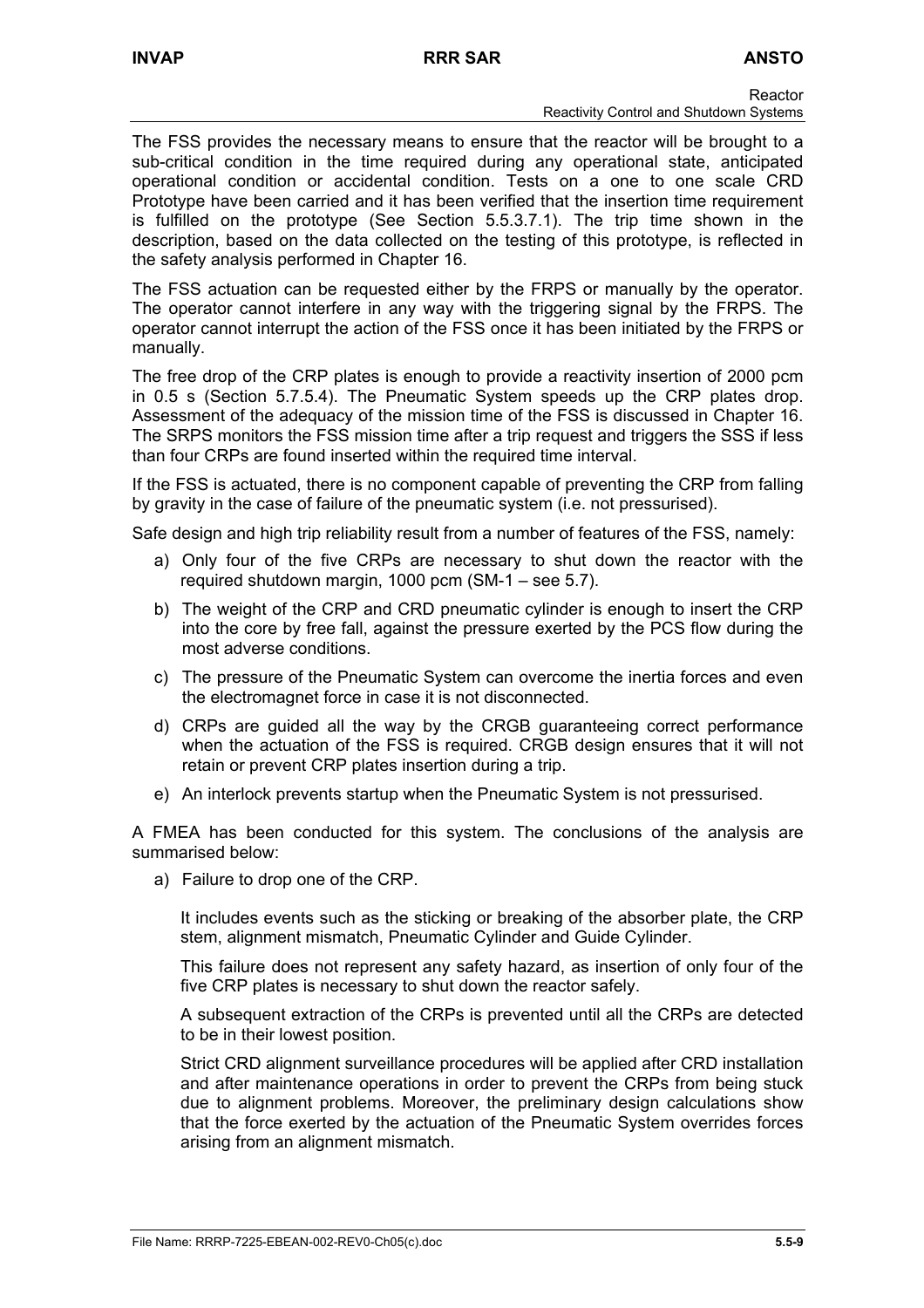b) Stuck Pneumatic Cylinder.

This failure would result from events such as the failure to disconnect the power supply to the step motor or seizure of motor-transmission assembly.

In this case, the Pneumatic Cylinder will be kept in the position previous to the trip signal while the piston together with the CRP will move downwards so these events do not prevent the FSS actuation.

c) Electromagnet not switched off.

In this case, the Pneumatic System action overrides the electromagnet force and causes the CRP to drop. This fact was confirmed during the testing of the CRD Prototype. CRP insertion times were measured for this event. Insertion times were found always below the maximum acceptable value (See Section 5.5.3.7.1).

d) Loss of the Pneumatic System.

Events leading to the failure of the Pneumatic System may cause the design basis related to negative reactivity insertion upon trip request, i.e. item a) in section 5.5.3.2, not being achieved. Nevertheless, the FSS design ensures CRP insertion on reactor trip by means of inherent fail safe features. The events identified in the FMEA are:

(i) Loss of compressed air supply: De-pressurisation of the Pneumatic System: The FMEA concludes that no single failure prevents the FSS actuation and reactor shutdown.

Total failure of the FSS is considered to be unlikely. Nevertheless, the Second Shutdown System is provided as an independent and diverse way to shut down the reactor.

# **5.5.3.9 Seismic Evaluation**

The FSS is classified Seismic Class 1. That means that the components of the system must maintain their structural or safety function during and after the SL-2 earthquake

A detailed analysis of the CRDs has been carried out in order to evaluate their response under the action of the forces arising from the SL-2 seismic event.

The margin over the SL-2 seismic event is quite large. Since the component remains below elastic limits, the analysis for higher acceleration values can be computed by means of a linear estimation.

On the basis of stresses, the margin will be in the order of  $\approx$ 28 times SL-2. On the basis of strains, and considering a maximum CRP displacement equal to 1mm, the margin will be in the order of ≈5 times SL-2. It is worth noting that both for stress and strain, the entire plastic capacity to absorb energy still remains over the given margins.

The welding of the upper and lower frame was also studied and it was found that these weldings are adequate to withstand a SL-2 event.

# **5.5.4 Second Shutdown System**

#### **5.5.4.1 Introduction**

The Second Shutdown System (SSS) is capable of rapidly and automatically shutting down the reactor by partially dumping the heavy water stored in the Reflector Vessel. This system provides an alternate, completely independent means for reactor shut down.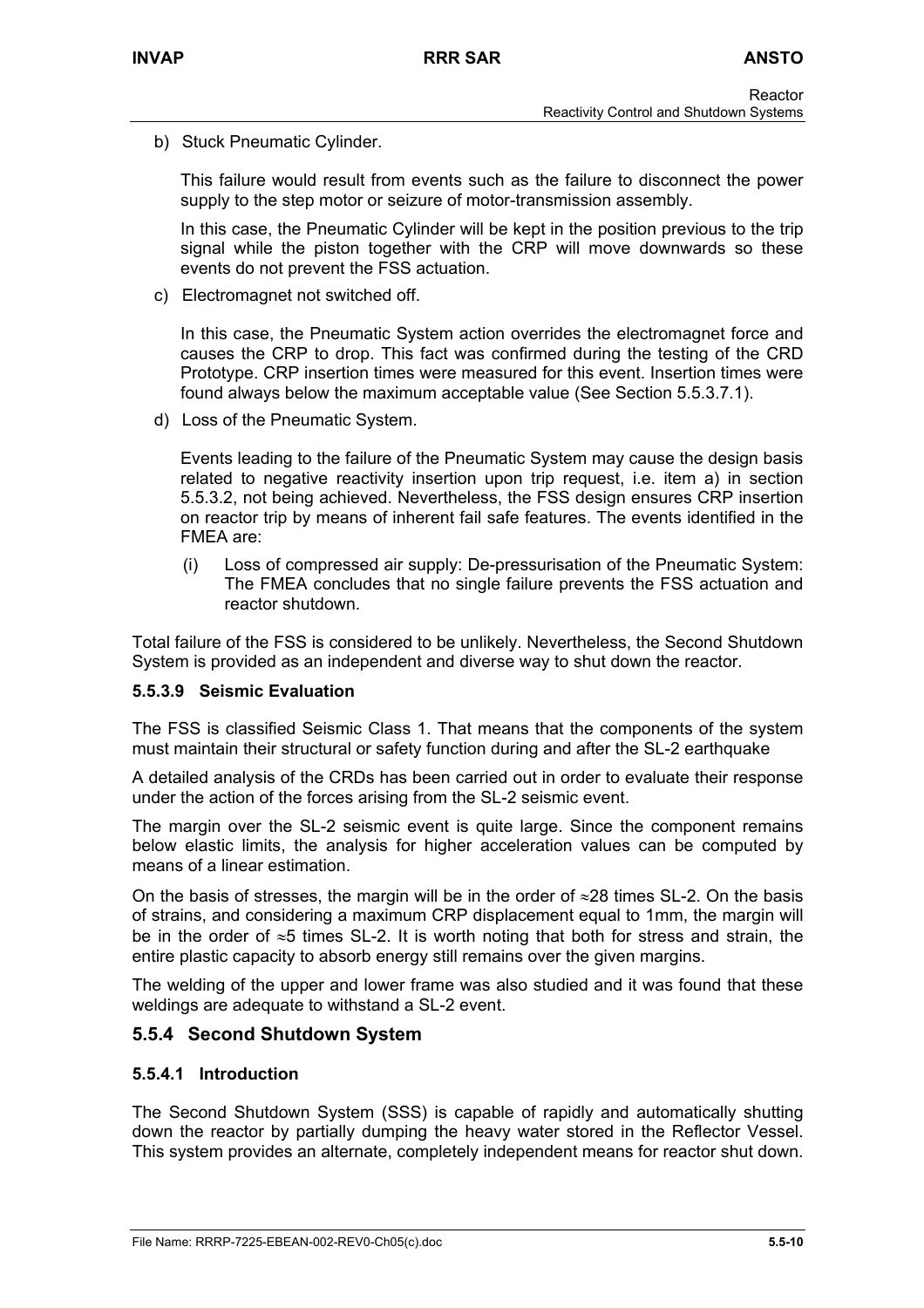#### **5.5.4.2 Design Bases**

The SSS fulfils the following design bases:

- a) Provide a backup, inherently safe, diverse and independent way to shut down the reactor from all operating states and accident conditions, and subsequently to maintain the shutdown condition.
- b) Be physically separated, to the extent practically feasible, from the FSS and be arranged so that credible events causing damage to the reactor region where the FSS is located have a minimum prospect for compromising the functional capability of the SSS.
- c) Provide the way to dump the necessary quantity of heavy water to shutdown the reactor with the required insertion of reactivity of 3000 pcm in no more than 15 s and stop any CRP withdrawal when triggered by the SRPS.
- d) The dumping of heavy water must be such that the shutdown margin introduced without limit of time is more than 1000 pcm.
- e) Comply with the single failure criterion.
- f) Be able to be actuated either automatically by the SRPS or manually from the Main Control Room or Emergency Control Centre.
- g) Permit demonstration of its functional performance requirements.
- h) Withstand natural environmental disturbances such as earthquakes.
- i) Not produce an inherent trip in the case of loss of normal power.
- e) The system components will comply with the requirements specified for Safety Category 1, Seismic Category 1 and Quality Category A components.

#### **5.5.4.3 Codes and Standards**

The following codes and standards were applied for the design of the components of the SSS:

ASME Rules for the Construction of Pressure Vessels.

ASME Pressure Piping Code.

Piping material classification is provided in Chapter 6.

#### **5.5.4.3.1 Equipment Qualification**

The dumping of Reflector Vessel heavy water as a means for shutting down the reactor has been successfully used in different reactors, including Nuclear Power Plants (NPP). Examples are early Canadian heavy water NPPs and INVAP's RA-8 Critical Facility.

#### **5.5.4.3.1.1 Second Shutdown System Mock Up**

A mock up of the SSS in 1:1 scale has been constructed based on the actual design to be employed in the Reactor Facility. The main objective of the mock up is to measure the dumping time for the SSS including studying the Triggering Valves opening time.

The mock up system consists of the following components:

Reflector Vessel mock up

Support structure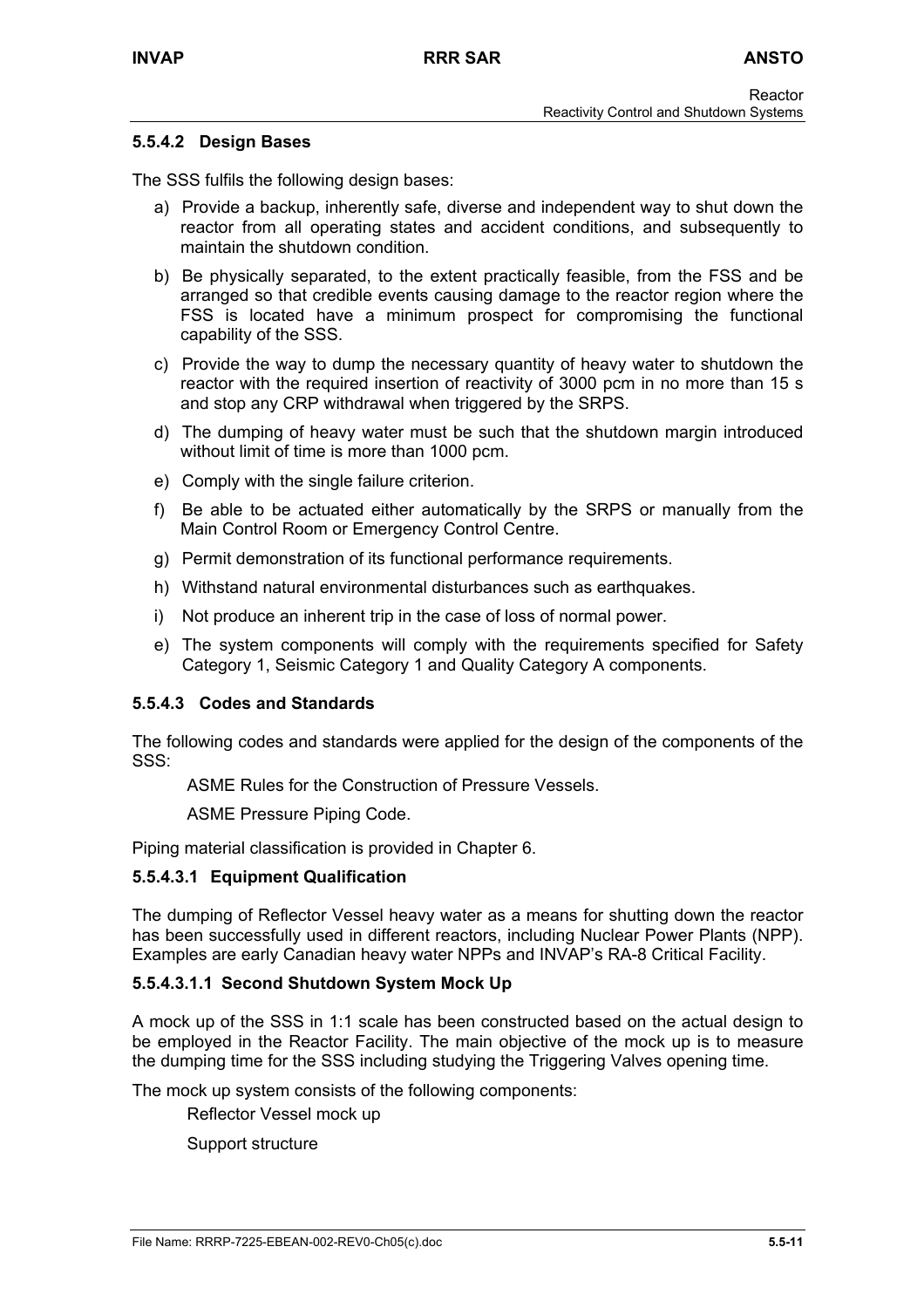Expansion Tank mock up Trigger valves Storage tank Pipelines

Results of water height in the Reflector Vessel as a function of time were obtained from drainage of water experiments performed with the SSS mock up (See Figure 5.5/12). These results were used to evaluate the reactivity inserted by the SSS as function of time, which is detailed in Section 5.7.

## **5.5.4.3.2 Manufacturing and Installation**

The quality control specifications and procedures followed the general pattern established for high quality and international best practice.

Quality control of welding, heat treatment, dimensional tolerances, material verification and similar factors have been maintained throughout the manufacturing process to assure reliable performance of the mechanical components of the system.

Criteria for acceptance after installation of the SSS have been incorporated in specifications and test procedures covering the pre-operational phase and the commissioning phase.

Additional details on the tests to be conducted during pre-operational and commissioning phases are given in Chapter 15.

#### **5.5.4.3.3 In Service**

The system will be regularly inspected, tested and maintained in accordance with applicable surveillance requirements and maintenance procedures in order to ensure that it is able to operate in accordance with its design specifications.

The Triggering Valves will be cycled once per normal shutdown and the system actuated once per year or major shutdown, whichever is appropriate.

#### **5.5.4.4 Design Evaluation**

The SSS has been designed employing extensively used codes such as the CHEMCAD 5.0.01 Chemstations Inc. software that was used to perform system mass and energy balance. CRANE Companion 2.50 ABZ Inc. was used for single pipe calculations.

Large safety margins have been employed to ensure boundary integrity of the system regarding design pressure, corrosion, heavy water quality and seismic hazard.

The SSS is triggered by the SRPS that has its own set of triggering sensors, thus allowing the triggering of the SSS independently from the FSS. Trigger signals for SSS (from the SRPS) provide diversity from signals that trigger the FSS, except for the cases of core pressure drop and seismic activity. Trigger signals for the SSS are further discussed in Chapter 8, Section 8.2.

The RCPS cannot prevent SSS actuation. Once the SSS has been triggered no RCPS component can interfere with the vessel partial dumping process.

The SSS circuit does not share any pipeline with the RCPS circuit assuring that no dumped heavy water can be pumped back to the Reflector Vessel once the SSS has been triggered. Heavy water is prevented from being pumped back into the Reflector Vessel by an inhibition imposed by the SRPS on the heavy water make up pumps.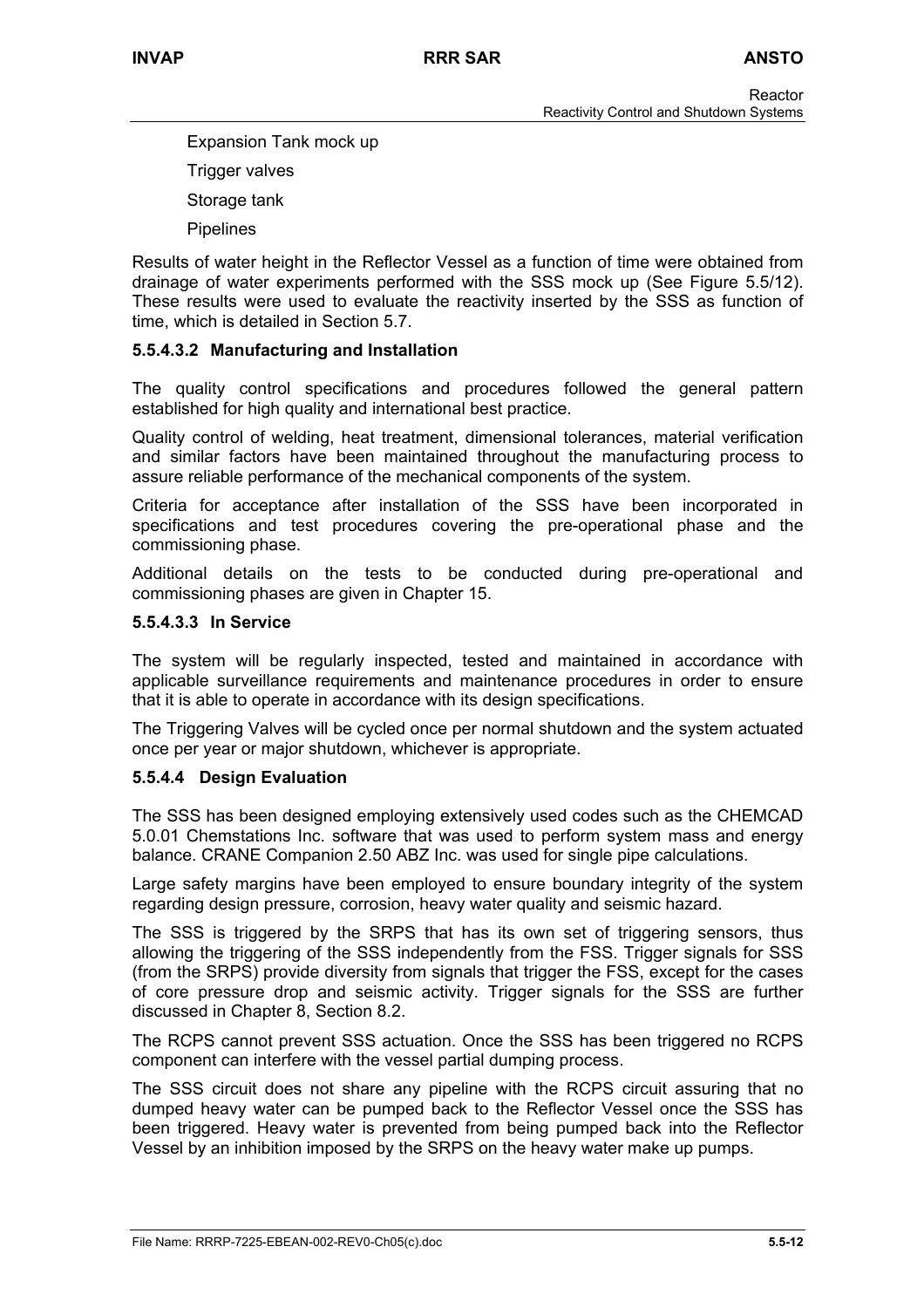A FMEA has been conducted for this system. The analysis concluded that the SSS is an independent and diverse means of achieving reactor shutdown when required by the SRPS own signals or in the event of the failure of the FSS. (As such it will be required to operate if more than one of the CRP plates within the FSS has not dropped into the core when required to do so by the FRPS).

## **5.5.4.5 Seismic Evaluation**

The SSS is classified Seismic Class 1. That means that the components of the system must maintain their structural or safety function during and after the SL-2 earthquake, independent of whether they remain operational or out of service for the rest of their useful life. This last condition depends on the type of component under study.

The seismic stress evaluation performed followed the recommendations of IAEA and USNRC about design criteria for the resistance against seismic hazard (see Chapter 2, section 2.6.1). It was applied to the SSS design at the detailed engineering stage, and considered:

- a) The acceleration spectra for the building positions where systems are fixed
- b) Consideration of the fixing characteristics
- c) Consideration of the mass of water contained within the system
- d) Stress evaluation in piping, components and fixing points

This seismic analysis is part of the stress analysis performed for Reflector Cooling and Purification System (RCPS), thus the details of the analysis are presented in Chapter 6, Section 6.6.10, (results for the model of the Storage Tank to Reactor Pool section).

The seismic evaluation for the RCPS included the pipelines of the SSS outside the Reactor Pool including main component interactions (pipes, valves, vessels, fittings). Different load cases were considered.

The analysis was performed using CAESAR II 4.30 program for the analysis of stress on pipelines. The summary of results shows that the stress on the pipelines of the SSS for the different load cases does not exceed the limits set by the applicable codes (see Chapter 6, Section 6.6.10).

# **5.5.5 Information for Combined Performance of Shutdown Systems**

# **5.5.5.1 Vulnerability to Common Mode Failures**

FSS and SSS are located such that they are protected from common mode failures due to missiles, failures of moderate energy piping (no high-energy piping is included in the design of the Reactor Facility), and fire. Protection of the essential systems against missiles, pipe breaks, seismic and fire is discussed in Chapter 4.

FSS and SSS operation principles are different, and the systems provide two diverse ways to shut down the reactor.

Both systems have fail safe configurations.

In addition there are two RPS with their own set of trigger signals, the FRPS commanding the FSS, and the SRPS commanding the SSS and FSS. Each RPS system is based on a different technology. For further descriptions of the RPS systems refer to Chapter 8, Section 8.2.

The features above mentioned ensure independence between FSS and SSS.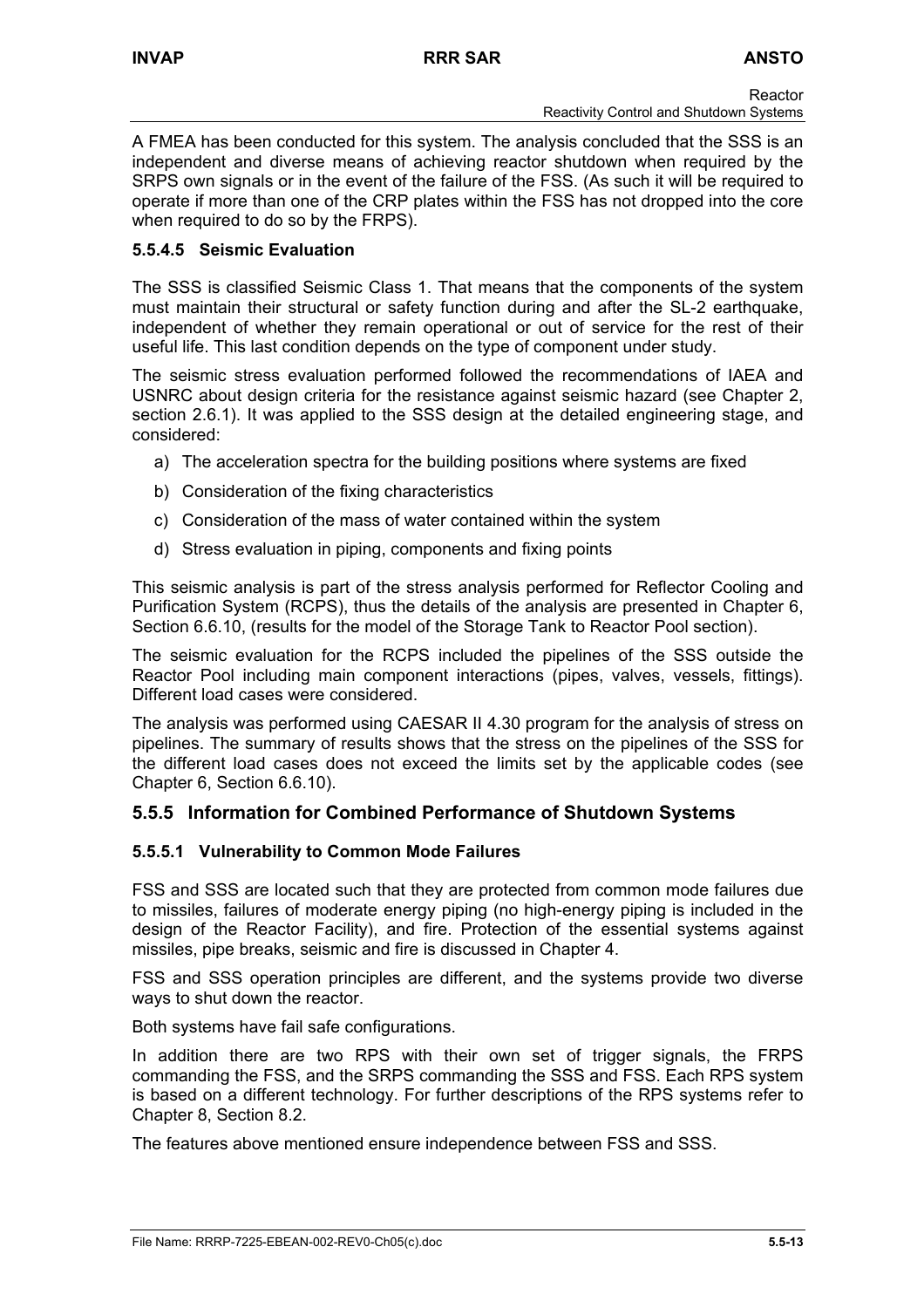# **5.5.5.2 Accidents Taking Credit for Both Shutdown Systems**

Functioning of either of the shutdown systems alone is sufficient to shut down the reactor. All the design basis accidents dealt with in the SAR consider either the sole actuation of the FSS, or actuation of the SSS. A trip order from the SRPS includes the triggering of the FSS in addition to the SSS in order to prevent further CRP extraction but no credit to the action of the FSS is given in the analysis for this case. The SSS is capable of coping with any design basis accident sequence that involves failure of the FSS.

*End of Section*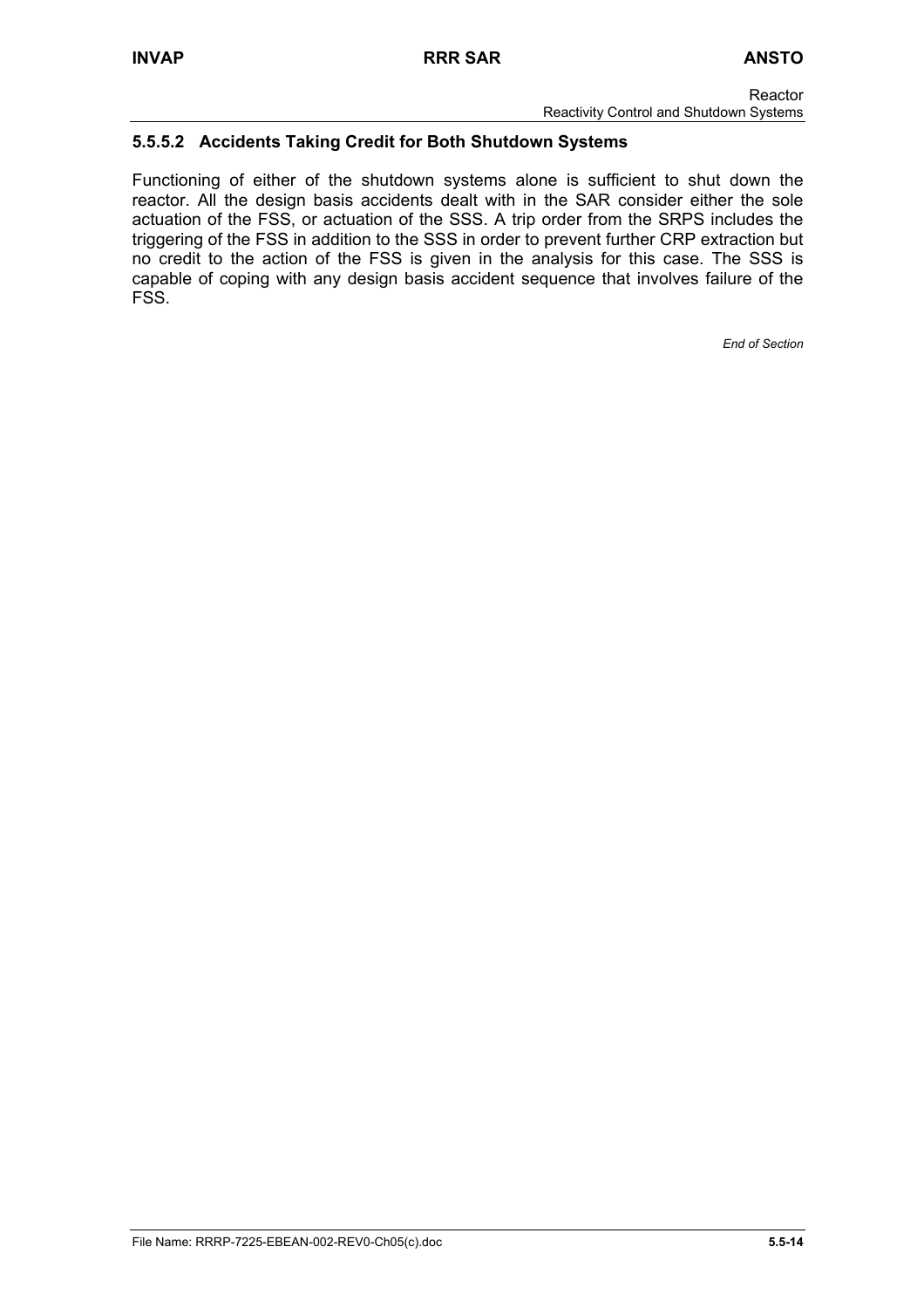# **Table 5.5/1 CRD Prototype Testing – Summary of Trip Test Results**

| Pressure                               | Number of Test<br>Cycles | Mean Trip Time | Standard<br>Deviation | Maximum<br><b>Measured Trip</b><br>Time $(*)$ |
|----------------------------------------|--------------------------|----------------|-----------------------|-----------------------------------------------|
| [bar]                                  | [#]                      | [ms]           | [ms]                  | [ms]                                          |
| 0.0                                    | 47                       | 702            | 38                    | 799                                           |
| $1.0(+)$                               | 10                       | 432            | $\overline{2}$        | 436                                           |
| $1.0(+)$<br>misalignment<br>$< 0.5$ mm | 10                       | 369            | 13                    | 382                                           |
| 1.3                                    | 278                      | 434            | 22                    | 503                                           |
| 1.5                                    | 238                      | 422            | 18                    | 493                                           |
| 2.0                                    | 13                       | 391            | 24                    | 423                                           |
| 2.0<br>misalignment<br>$< 0.5$ mm      | 10                       | 340            | 9                     | 349                                           |
| 2.5                                    | 4                        | 392            | 15                    | 411                                           |

NOTES:

 All results correspond for misalignment of ∼1 mm and pressure of 1.2 bar on the seal assembly except where indicated.

(\*) Times indicated as measured (no corrections made).

(+) Tests carried out for pressure of 4.0 bar on the seal assembly.

*End of Tables*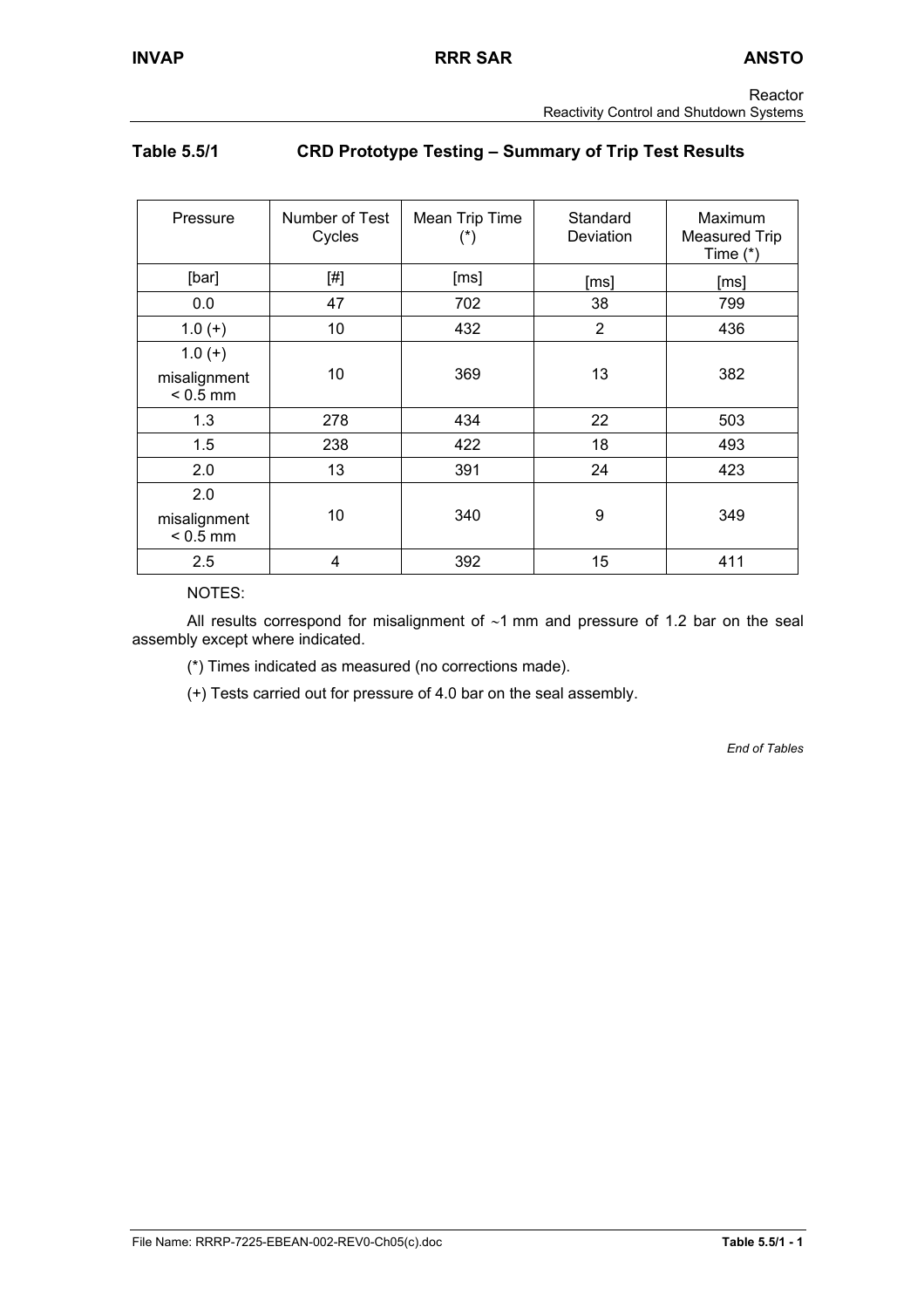Reactor Reactivity Control and Shutdown Systems

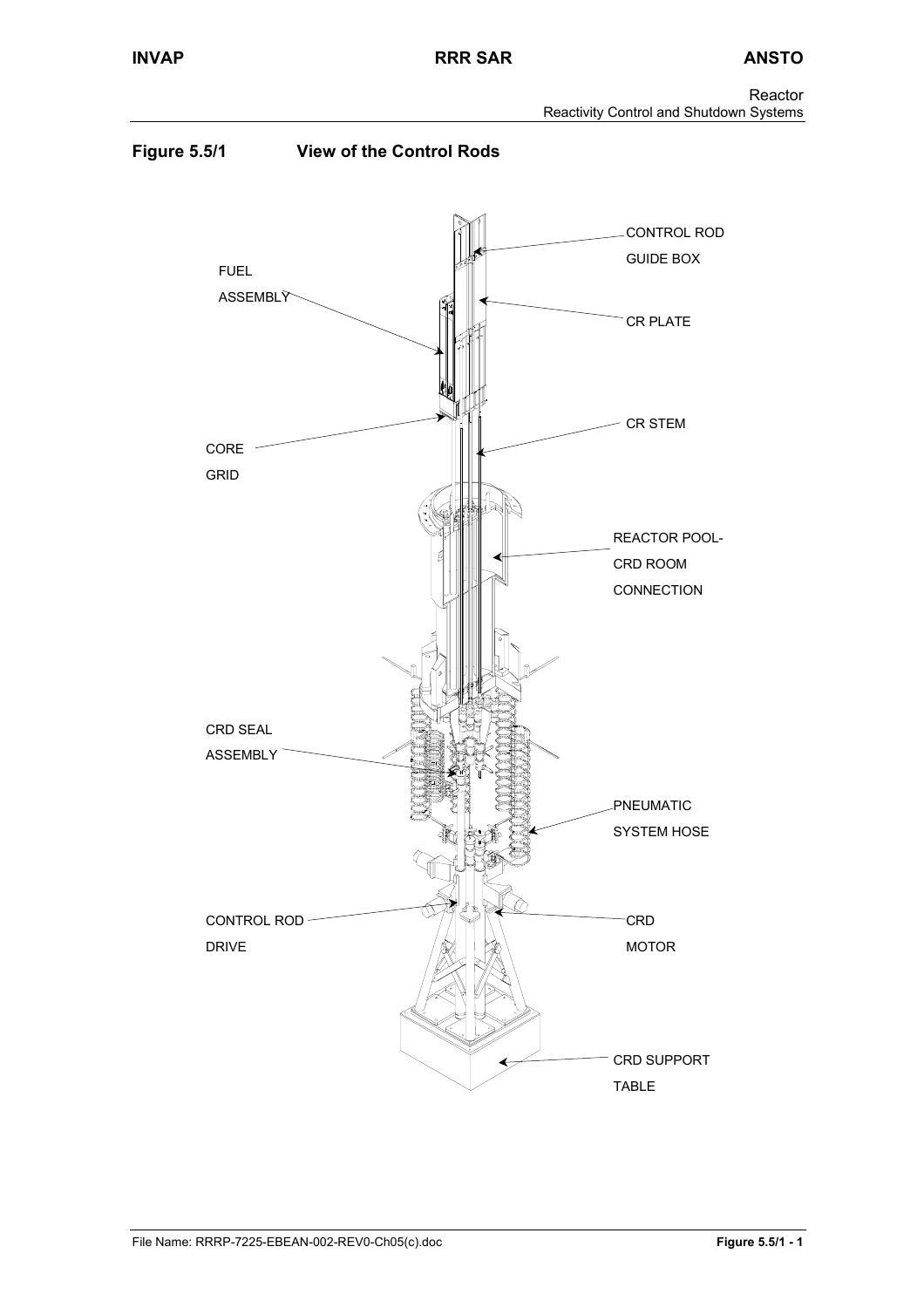## **Figure 5.5/7 CRD Prototype Testing – Dependence of Mean and Maximum Measured CRP insertion Times with the Compressed Air Pressure**

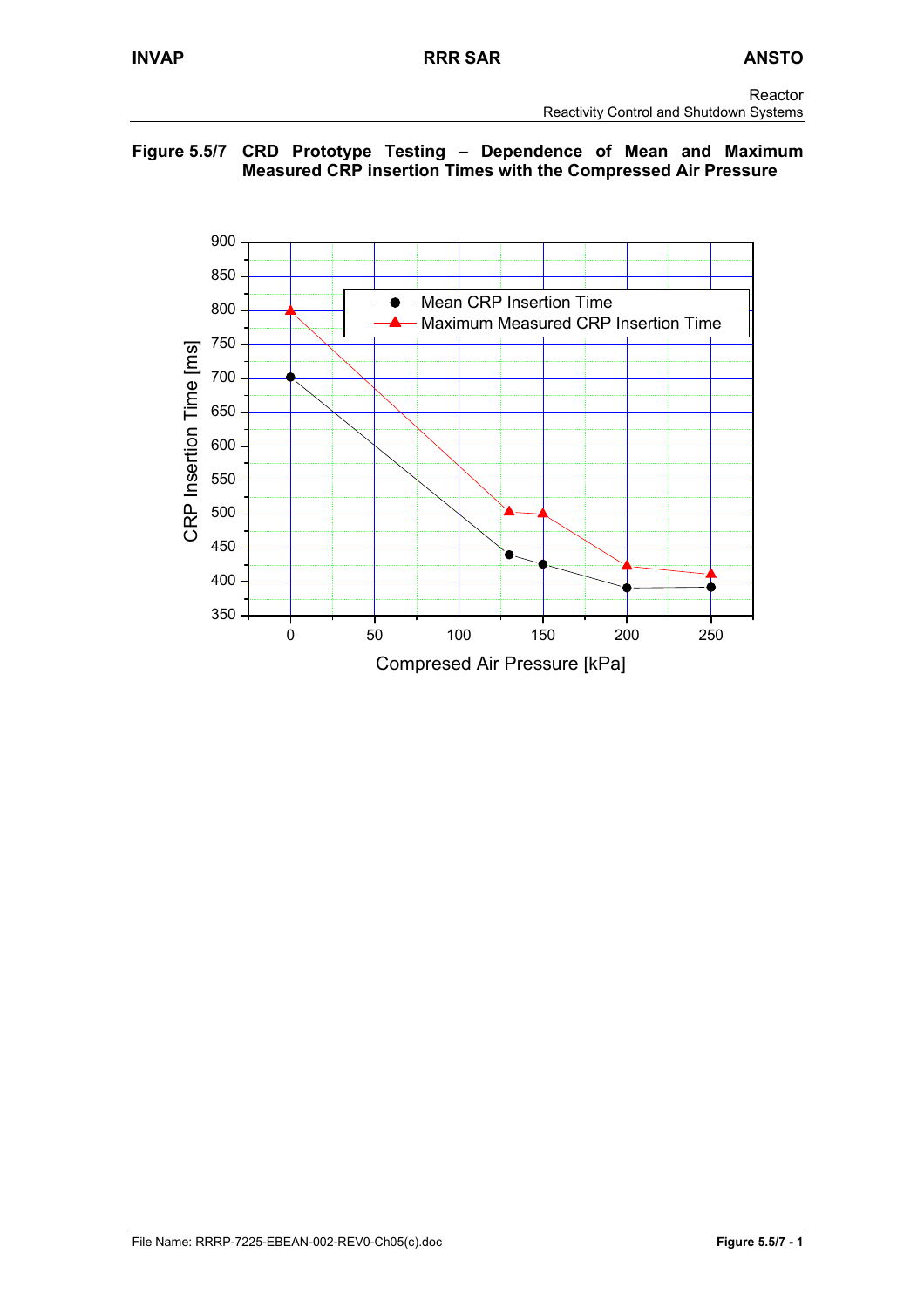# **Figure 5.5/10 Second Shutdown System Mock Up**

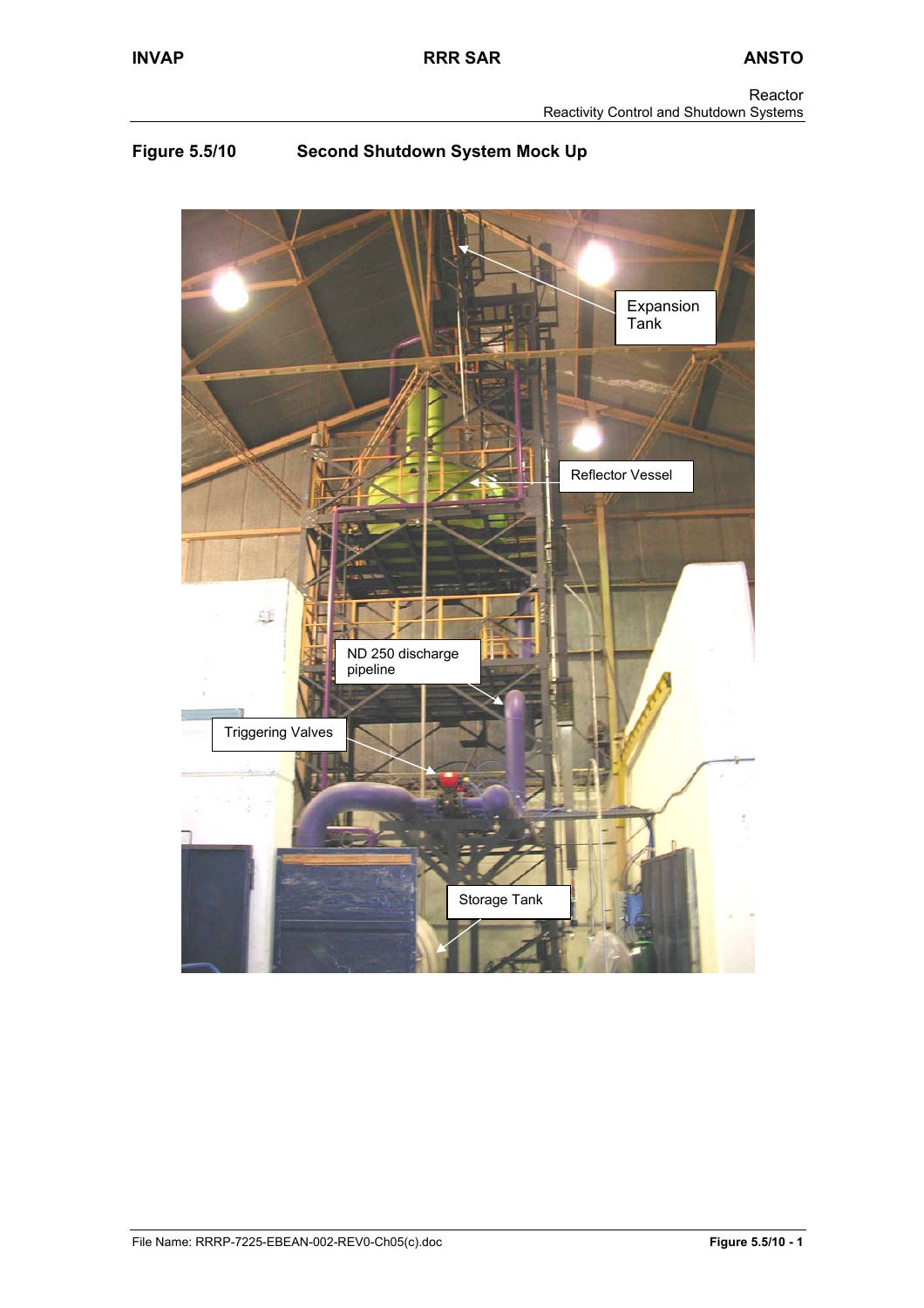## **Figure 5.5/12 SSS Mock Up – Measured Reflector Vessel Water Height as Function of Time**



*End of Figures*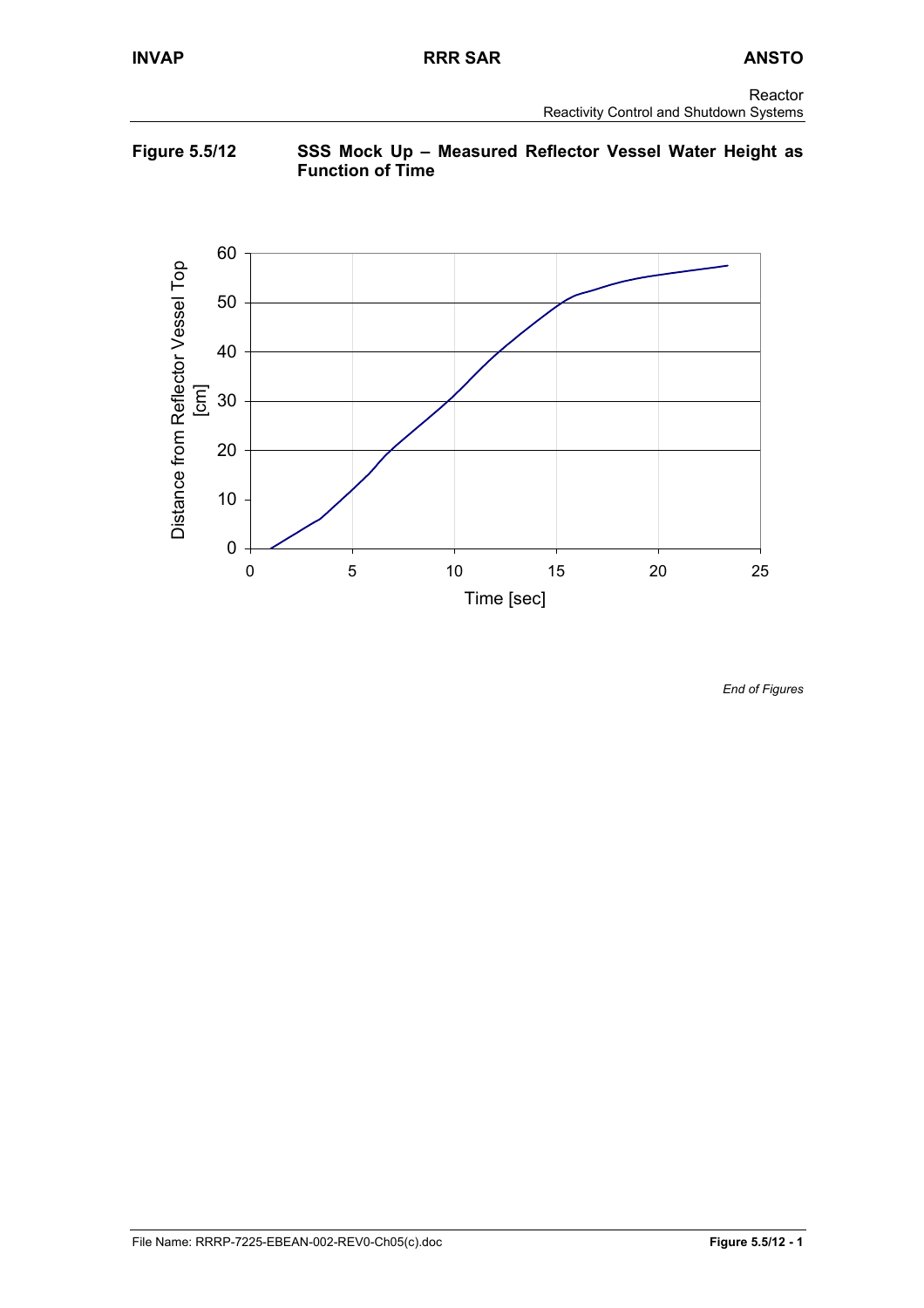# **5.6 NEUTRON MODERATOR AND REFLECTOR**

## **5.6.1 Neutron Moderator**

The Reactor Facility design uses demineralised light water as neutron moderator and coolant. The neutron moderator slows down the fission neutrons. The resulting low energy neutrons (thermal neutrons) produce most of the fissions in the uranium.

Main data for the neutron moderator is given below.

| Parameter                                                      |           | Value              |           |
|----------------------------------------------------------------|-----------|--------------------|-----------|
| Moderator material                                             |           | <b>Light Water</b> |           |
| Moderator density                                              | Operation | Pumps: On          | 0.992     |
| $[g/cm^3]$                                                     | Shut down | Pumps: Off         | 0.998     |
|                                                                |           | Pumps: On          | 0.998     |
| н<br>Composition of moderator, elements and weight %           |           | 11.191 w%          |           |
|                                                                |           | O                  | 88.809 w% |
| Conductivity < 1 $\mu$ S.cm <sup>-1</sup><br>Moderator quality |           |                    |           |
| pH                                                             |           | <b>Neutral</b>     |           |

# **5.6.2 Neutron Reflector**

Heavy water is used as the neutron reflector in the Reactor Facility. The neutron reflector scatters neutrons leaving the core. Neutron reflectors are materials with low neutron absorption cross-section, but with high neutron scattering cross-section.

Heavy water is contained in the Reflector Vessel (Section 5.2) that provides the required water leak tightness.

The reflector is cooled by the RCPS. A description of the RCPS and events leading to reflector degradation are presented in Chapter 6. The increase of the reflector effect resulting from an inadvertent refilling of the reflector tank is considered in Chapter 16, Section 16.8.5. The slow rate of refilling eliminates this event from being a design basis Postulated Initiating Event. Loss of heavy water is considered in Chapter 16, Section 16.12. It is shown that no tritiated water will be released to the atmosphere and that exposure of the operators to tritiated water or water vapour can be avoided.

Main data for the neutron reflector is given below:

| Parameter                                            | Value                |  |
|------------------------------------------------------|----------------------|--|
| Reflector material                                   | Heavy Water $(D_2O)$ |  |
| Reflector density $\lceil q \rceil$ cm <sup>-3</sup> | Density 1.095        |  |
| Reflector composition, elements and weight %         | $0.01007$ w%<br>H    |  |
|                                                      | 20.09957 w%<br>D     |  |
|                                                      | 79.89036 w%          |  |